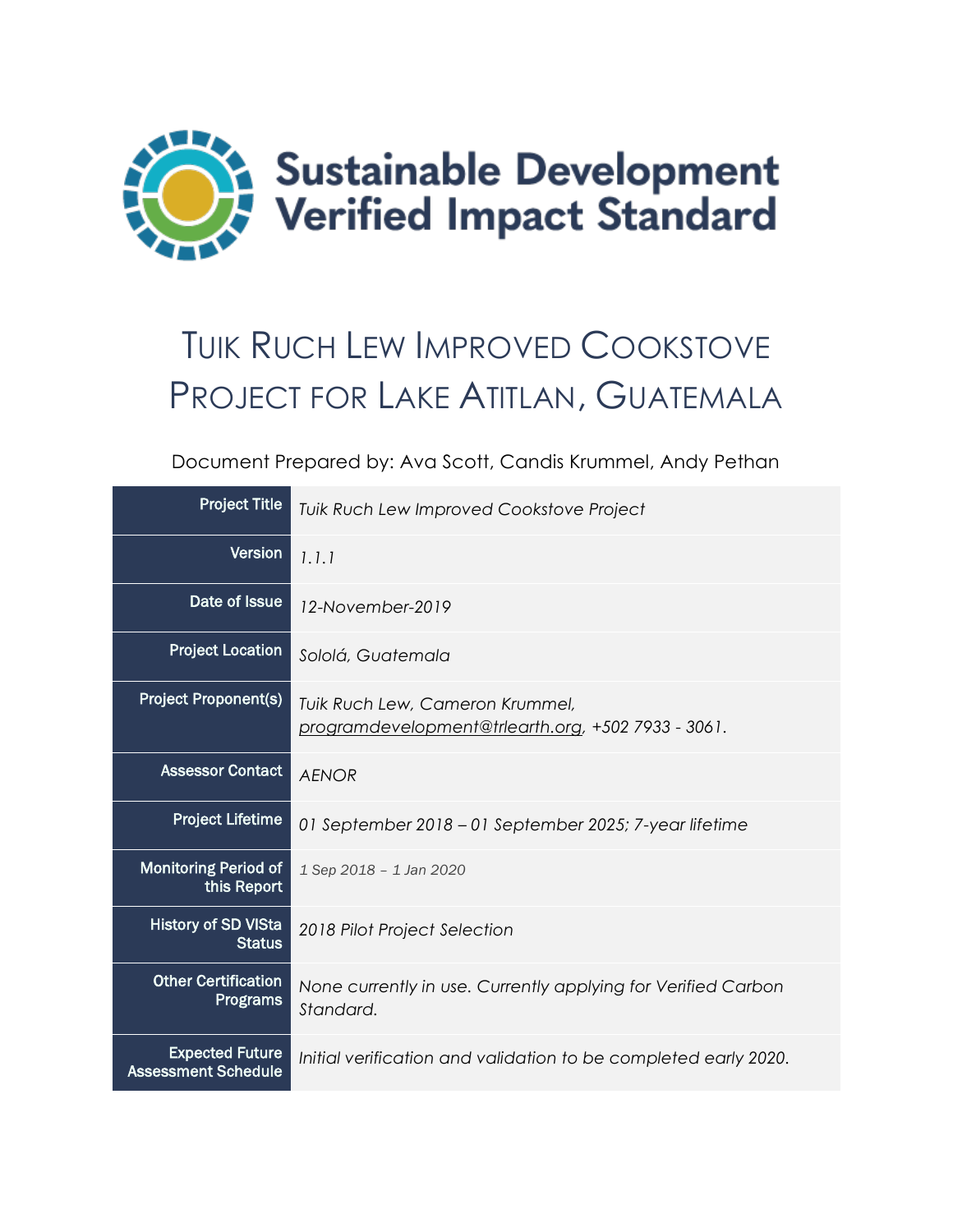# CONTENTS

| 1                |     |  |
|------------------|-----|--|
| $\overline{2}$   |     |  |
|                  | 2.1 |  |
|                  | 2.2 |  |
|                  | 2.3 |  |
|                  | 2.4 |  |
| $\overline{3}$   |     |  |
|                  | 3.1 |  |
|                  | 3.2 |  |
|                  | 3.3 |  |
| 4                |     |  |
|                  | 4.1 |  |
|                  | 4.2 |  |
|                  | 4.3 |  |
| 5                |     |  |
|                  | 5.1 |  |
|                  | 5.2 |  |
| $\boldsymbol{6}$ |     |  |
|                  | 6.1 |  |
|                  | 6.2 |  |
|                  |     |  |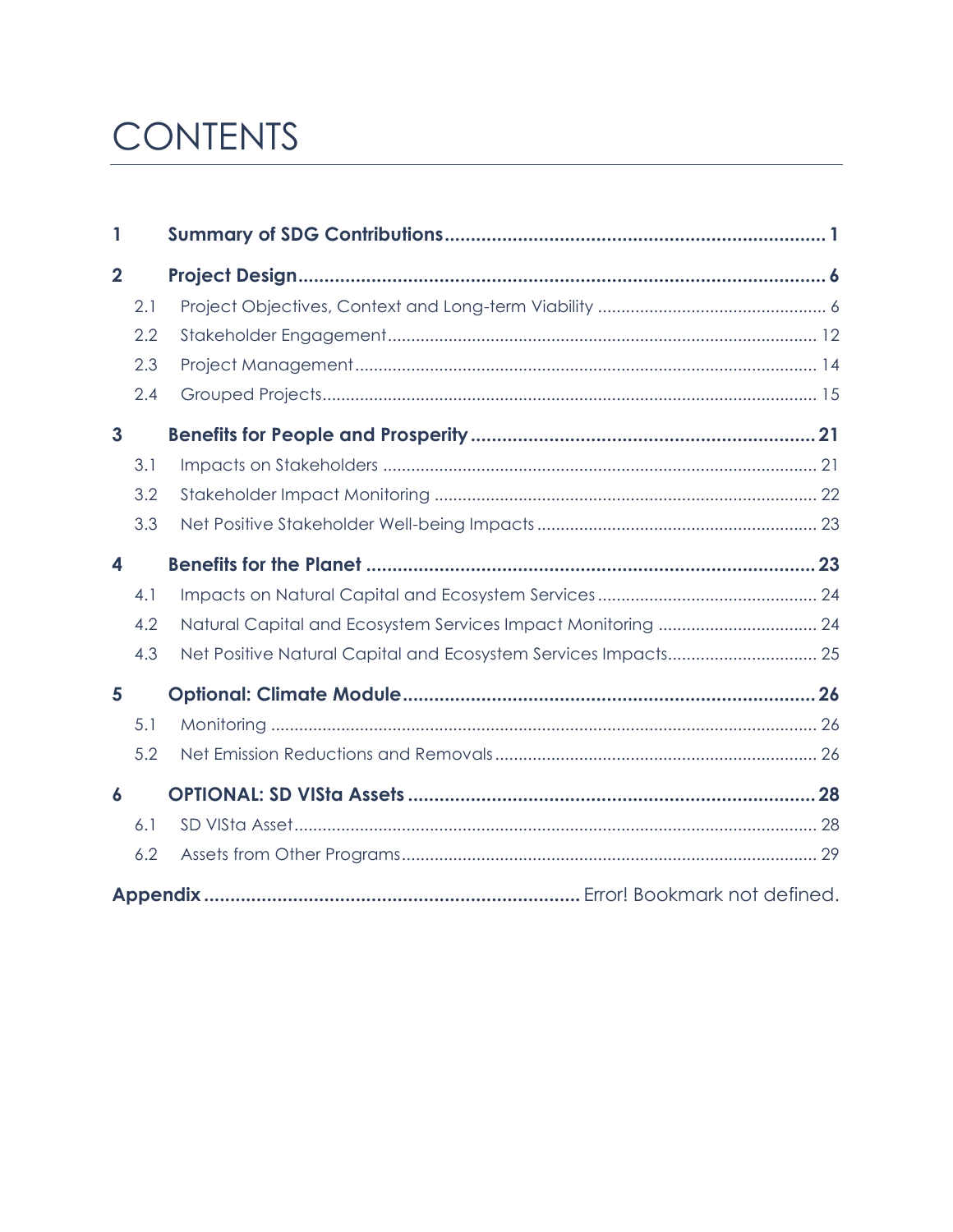

# <span id="page-2-0"></span>SUMMARY OF SDG CONTRIBUTIONS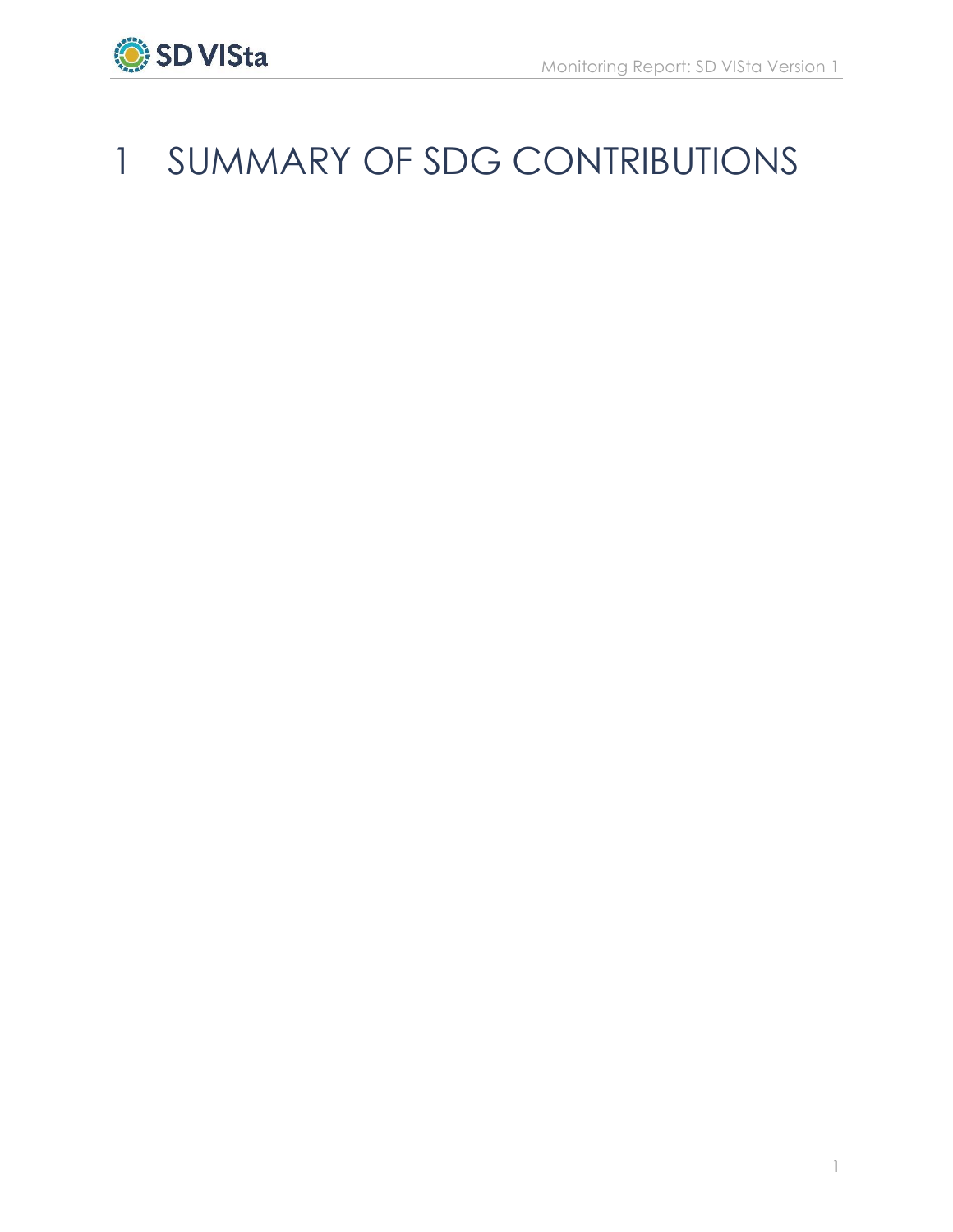

#### **Table 1: Summary of SDG Contributions**

| Row number              | <b>Quantitative Project</b><br><b>Contributions during</b><br><b>Monitoring Period</b>                                                                                                                                                   | <b>Contributions during</b><br><b>Project Lifetime</b>                                                                                                                                                                                                                                   | <b>SDG Target</b> | <b>SDG Indicator</b>                                                                                                                                       | Net Impact on<br><b>SDG Indicator</b> | Section Reference | Claim, Asset or<br>Label |
|-------------------------|------------------------------------------------------------------------------------------------------------------------------------------------------------------------------------------------------------------------------------------|------------------------------------------------------------------------------------------------------------------------------------------------------------------------------------------------------------------------------------------------------------------------------------------|-------------------|------------------------------------------------------------------------------------------------------------------------------------------------------------|---------------------------------------|-------------------|--------------------------|
| 1)<br>with ONIL stoves. | 78 inefficient open cooking fires                                                                                                                                                                                                        | With the installation of 800 new<br>ONIL stoves the project will:<br>Provide 800 additional families<br>with access to improved<br>cookstove technology<br>Reduce the amount of non-<br>renewable woody biomass<br>consumed per family<br>Maintain all stoves for optimal<br>performance | 7.1               | 7.1.2 proportion of<br>population with primary<br>reliance on clean fuels<br>and technology                                                                | Increased                             | 3.1#1             | Claim                    |
|                         |                                                                                                                                                                                                                                          |                                                                                                                                                                                                                                                                                          | 7.2               | 7.2.1 renewable energy<br>share in the total final<br>energy consumption                                                                                   | Increased                             | 3.1#1             | Claim                    |
| 2)                      | 3 incandescent light bulbs<br>replaced with LEDs.                                                                                                                                                                                        | With the installation of 2000 led 7.3<br>light bulbs to replace<br>incandescent light bulbs, the<br>project will improve energy<br>efficiency in beneficiary homes.                                                                                                                      |                   | Number of light fixtures<br>that undergo<br>improvements in energy<br>efficiency                                                                           | Increased                             | 3.1#3             | Claim                    |
| 3)                      | 4544.48 USD achieved in savings<br>on firewood, made possible by<br>access to ONIL stove technology.<br>2459 days saved in time that<br>would otherwise be used to collect<br>wood, made possible by access to<br>ONIL stove technology. | Implement activities to promote<br>income increases through<br>money and time saved using the<br>onil stove. The project will:<br>Increase monthly income of<br>families who purchase wood                                                                                               | 1.1               | 1.1.1 proportion of<br>population below the<br>international poverty line,<br>by sex, age, employment<br>status and geographical<br>location (urban/rural) | Decreased                             | 3.1#3             | Claim                    |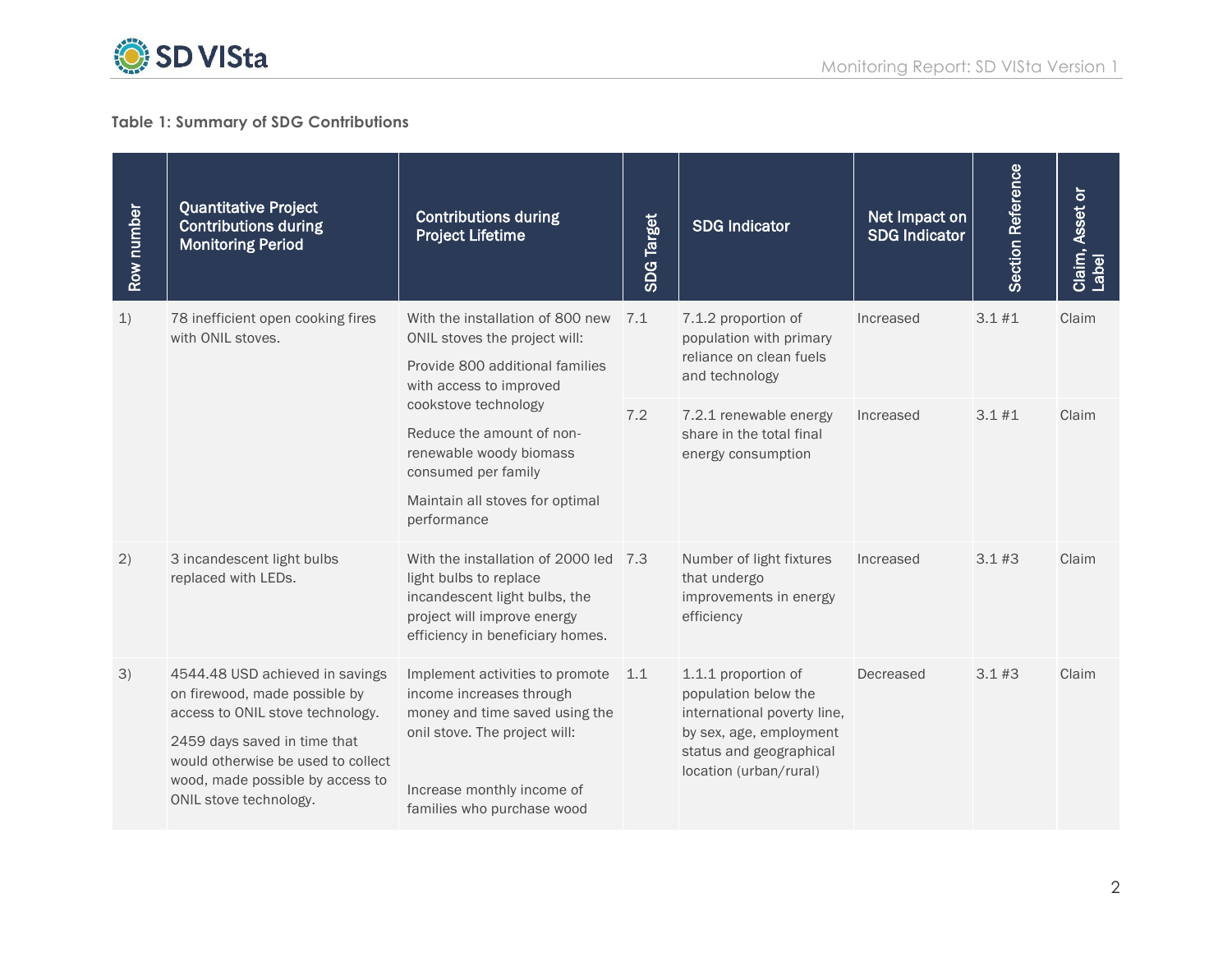

|    | 78 additional families with greater<br>access to basic services (clean<br>cooking technology).                               | fuel by an estimated of<br>q1560/yr or \$200/yr.<br>Save an average of 2 days/<br>week in time for families who<br>collect firewood.<br>Provide families with greater<br>access to basic services in the<br>form of appropriate new<br>technology | 1.2 | 1.2.1 proportion of<br>population living below<br>the national poverty line,<br>by sex and age                            | Decreased                              | 3.1#3                | Claim |
|----|------------------------------------------------------------------------------------------------------------------------------|---------------------------------------------------------------------------------------------------------------------------------------------------------------------------------------------------------------------------------------------------|-----|---------------------------------------------------------------------------------------------------------------------------|----------------------------------------|----------------------|-------|
|    |                                                                                                                              |                                                                                                                                                                                                                                                   |     | 1.2.2 proportion of men,<br>women and children of all<br>ages living in poverty                                           | Decreased                              | $3.1 \#3$            | Claim |
|    |                                                                                                                              |                                                                                                                                                                                                                                                   | 1.4 | 1.4.1 proportion of<br>population living in<br>households with access to<br>basic services                                | Increased                              | 3.1#1<br>$\tilde{?}$ | Claim |
| 4) | 78 additional households<br>experienced a 99% reduction in<br>household air pollution and the<br>associated health benefits. | Implement activities to<br>decrease deaths associated<br>with household air pollution<br>(hap) and burns from open<br>cooking fires. The project will:                                                                                            | 3.2 | 3.2.1 under-five mortality<br>rate                                                                                        | Implement<br>activities to<br>decrease | 3.1 #1, #2           |       |
|    |                                                                                                                              | Reduce hap by 99% in 800<br>homes through use of onil<br>stove, leading to:<br>Reduced instance of acute<br>lower respiratory infection<br>Improved respiratory function<br>Reduced risk of child/infant<br>death by eliminating open fire        |     | 3.2.2 neonatal mortality<br>rate                                                                                          | Implement<br>activities to<br>decrease | 3.1 #1, #2           |       |
|    |                                                                                                                              |                                                                                                                                                                                                                                                   | 3.4 | 3.4.1 mortality rate<br>attributed to<br>cardiovascular disease,<br>cancer, diabetes or<br>chronic respiratory<br>disease | Implement<br>activities to<br>decrease | 3.1 #1, #2           |       |
|    |                                                                                                                              |                                                                                                                                                                                                                                                   | 3.9 | 3.9.1 mortality rate<br>attributed to household<br>and ambient air pollution                                              | Implement<br>activities to<br>decrease | 3.1 #1, #2           |       |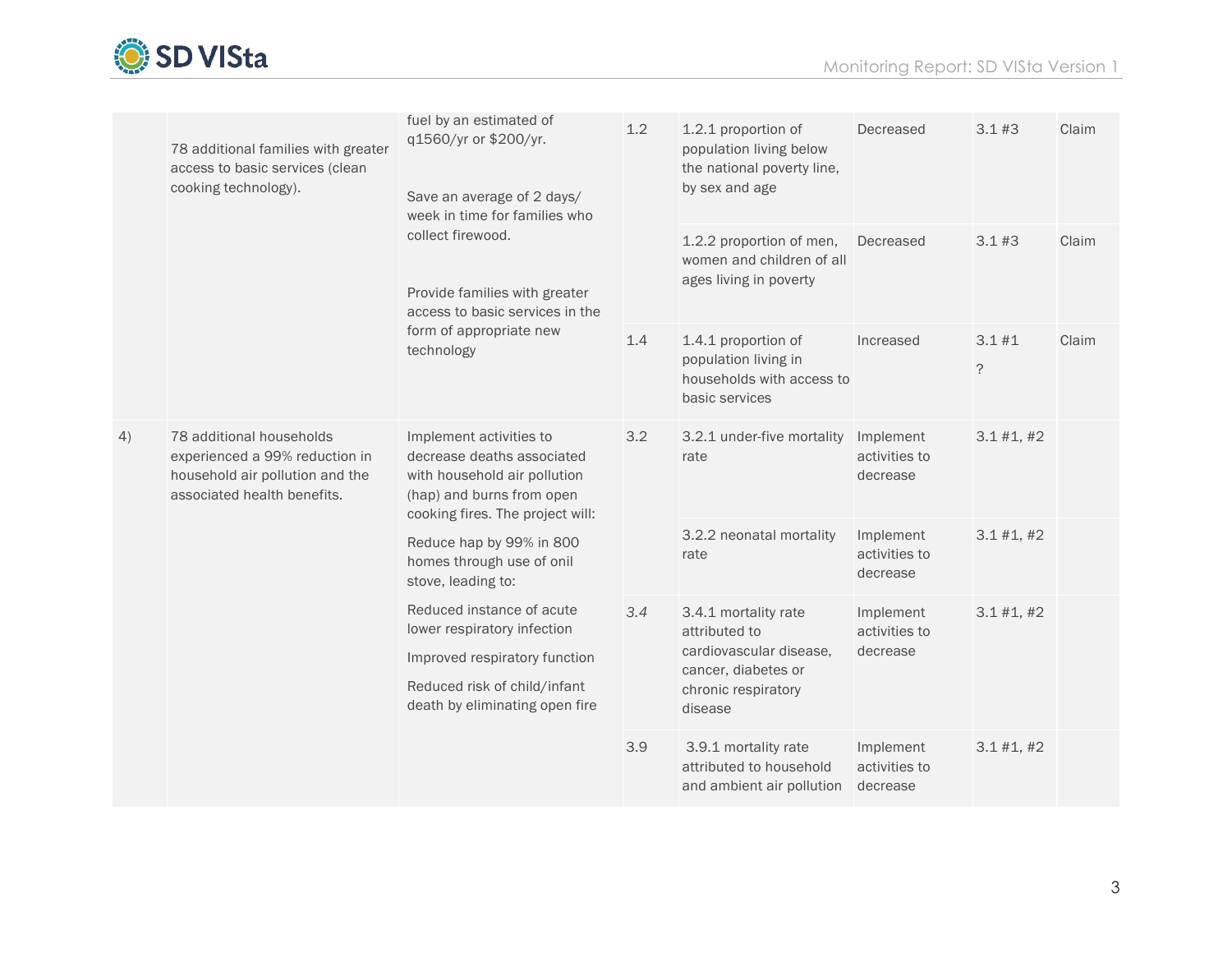

| 5) | 18 additional British Berkefeld<br>water filters were installed.                                                                                                         | By enabling access to British<br>Berkefeld water filters, the<br>project will lower exposure to<br>unsafe water for 100 families                                                                                                                                                                     | 3.9  | 3.9.2 mortality rate<br>attributed to unsafe<br>water, unsafe sanitation<br>and lack of hygiene<br>(exposure to unsafe<br>water, sanitation and<br>hygiene for all (wash)<br>services) | Implement<br>activities to<br>decrease | 3.1#2                                                 |                                    |
|----|--------------------------------------------------------------------------------------------------------------------------------------------------------------------------|------------------------------------------------------------------------------------------------------------------------------------------------------------------------------------------------------------------------------------------------------------------------------------------------------|------|----------------------------------------------------------------------------------------------------------------------------------------------------------------------------------------|----------------------------------------|-------------------------------------------------------|------------------------------------|
|    |                                                                                                                                                                          |                                                                                                                                                                                                                                                                                                      | 6.1  | 6.1.1 proportion of<br>population using safely<br>managed drinking water<br>services                                                                                                   | Increase                               | 3.1#2                                                 |                                    |
| 6) | No change yet monitored                                                                                                                                                  | By providing onil stoves that<br>save money, time, and health<br>costs, the project will decrease<br>the amount of time that women<br>spend on unpaid domestic and<br>care work.                                                                                                                     | 5.4  | 5.4.1 proportion of time<br>spent on unpaid domestic<br>and care work, by sex,<br>age and location                                                                                     | Decrease                               | <b>NA</b>                                             | Claim                              |
| 7) | 12 beneficiaries enrolled in TRL's<br>savings program.                                                                                                                   | Implement activities to increase<br>access to financial institutions.<br>The project will:<br>Enable access to community-<br>savings, micro-finance, or<br>similar opportunities, enrolling<br>10% of families (approximately<br>700 families) over the lifetime<br>of the project in said programs. | 8.10 | 8.10.2 proportion of<br>adults (15 years and<br>older) with an account at<br>a bank or other financial<br>institution or with a<br>mobile-money-service<br>provider                    | Increase                               | 3.1#3                                                 | Claim                              |
| 8) | By replacing inefficient open<br>cooking fires with 78 ONIL stoves<br>and performing energy efficiency<br>improvements in 66 existing<br>biomass cookstoves, the project | By replacing inefficient open<br>cooking fires with 800 ONIL<br>stoves and performing energy<br>efficiency improvements in 700<br>existing biomass cookstoves,                                                                                                                                       | 13   | Tonnes of greenhouse gas Decreased<br>emissions avoided or<br>removed                                                                                                                  |                                        | <b>VCS</b><br>verification<br>report for<br>the first | SD vista-<br>labeled<br><b>VCU</b> |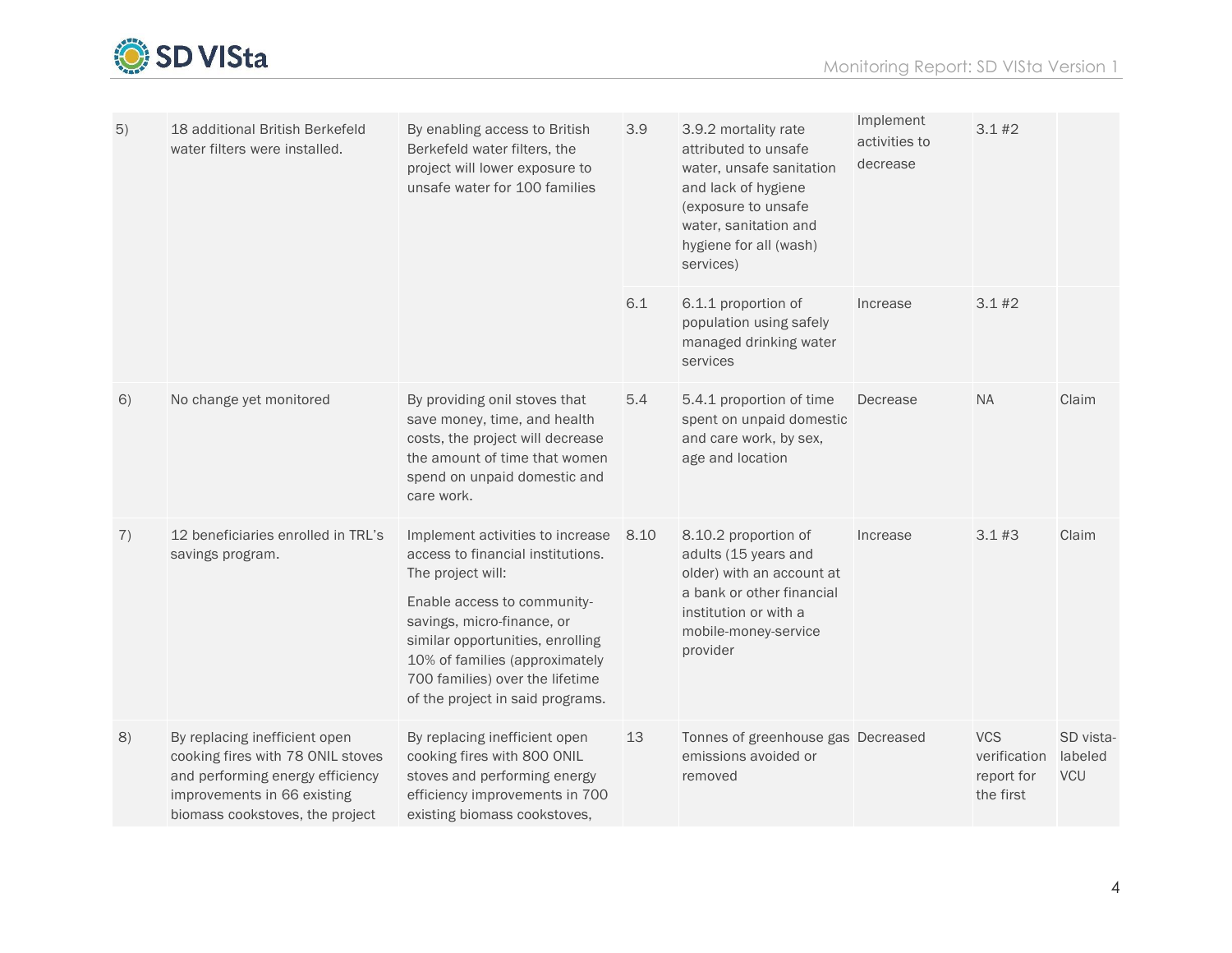

| will generate approximately      | the project will generate     |  | monitoring |  |
|----------------------------------|-------------------------------|--|------------|--|
| 641.418 tco2e of emission        | approximately 12,000 tco2e of |  | period     |  |
| reductions during the monitoring | emission reductions.          |  |            |  |
| period                           |                               |  |            |  |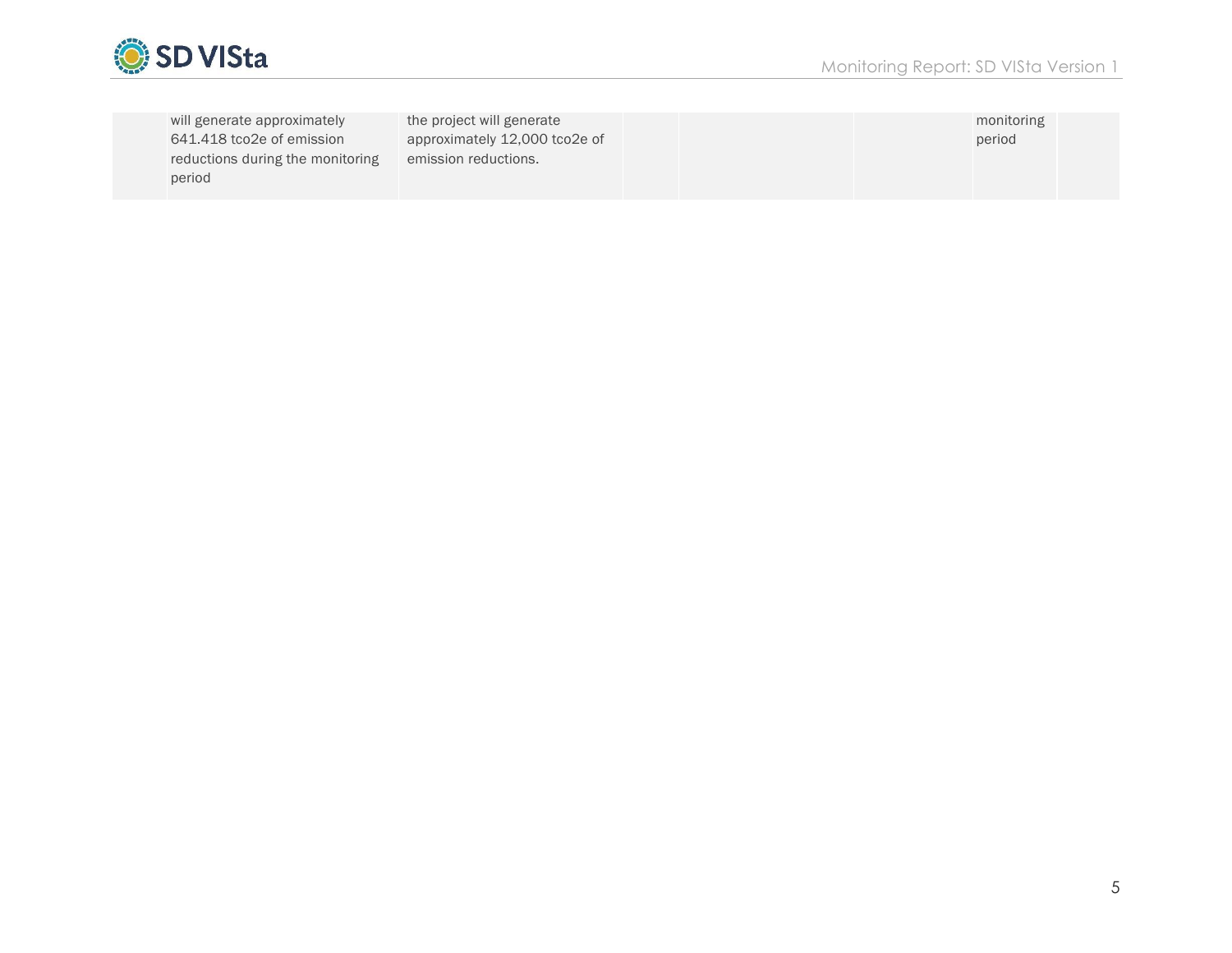

# <span id="page-7-0"></span>2 PROJECT DESIGN

## <span id="page-7-1"></span>2.1 Project Objectives, Context and Long-term Viability

## 2.1.1 Summary of Project Sustainable Development Objective(s)

- Install a minimum of 800 ONIL high-efficiency, clean burning ONIL cookstoves to benefit approximately 3,920 individuals. (SDI 7.1.2)
- Provide 700 energy efficiency improvements to existing ONIL cookstoves to benefit approximately 3,430 individuals. (SDI 1.1.1, 13)
- Increase Tz'utujil Maya families' disposable income by reducing the amount of wood fuel purchased monthly. (SDI 1.1.1, 1.1.2, 1.2.1)
- Reduce total wood fuel usage in the project area to generate approximately 12,000 tco2e of emission reductions. (SDG 13)
- Increase Tz'utujil Maya families' disposable income by reducing the amount of time spent monthly collecting firewood, thus increasing time for income producing activities. (SDI 1.1.1, 1.1.2, 1.2.1)
- Reduce Household Air Pollution (HAP) by 99% in 800 households. (SDI 3.4.1, 3.91)
- Reduce instance of non-communicable respiratory disease, such as Chronic Obstructive Pulmonary Disease (COPD) among adult family members, particularly women and the eldery. (SDI 3.4.1)
- Reduce risk of mortality among infants and children under five years of age due to (1) acute lower respiratory illnesses (ALRI), such as pneumonia and bronchitis, the cause of mortality in 12% of children under five, and (2) burns resulting from children falling into open cooking fires. (SDI 3.2.1, 3.2.2)
- Increase the number of individuals with an account at a bank or other financial institution and increase financial literacy by referring beneficiaries and prospective beneficiaries to local microcredit and or community savings programs. (SDI 8.10.2).
- Decrease the proportion of time Tz'utujil women spend on unpaid domestic and care work. (SDI 5.4.1).

## 2.1.2 Description of the Project Activity

The TRL Improved Cookstove (ICS) Project promotes 4 project activities: (1) introduction of high-efficiency, biomass-fired project devices to replace open cooking fires; (2) provision of energy efficiency improvements in existing biomass-fired cookstoves; (3) distribution of British Berkefeld water filters; and (4) replacement of incandescent light bulbs with LEDs. With over 30 years of experience, the TRL Improved Cookstove Outreach Team has enabled greater access to ONIL stoves in the Lake Atitlán basin, mainly serving Tz'utujil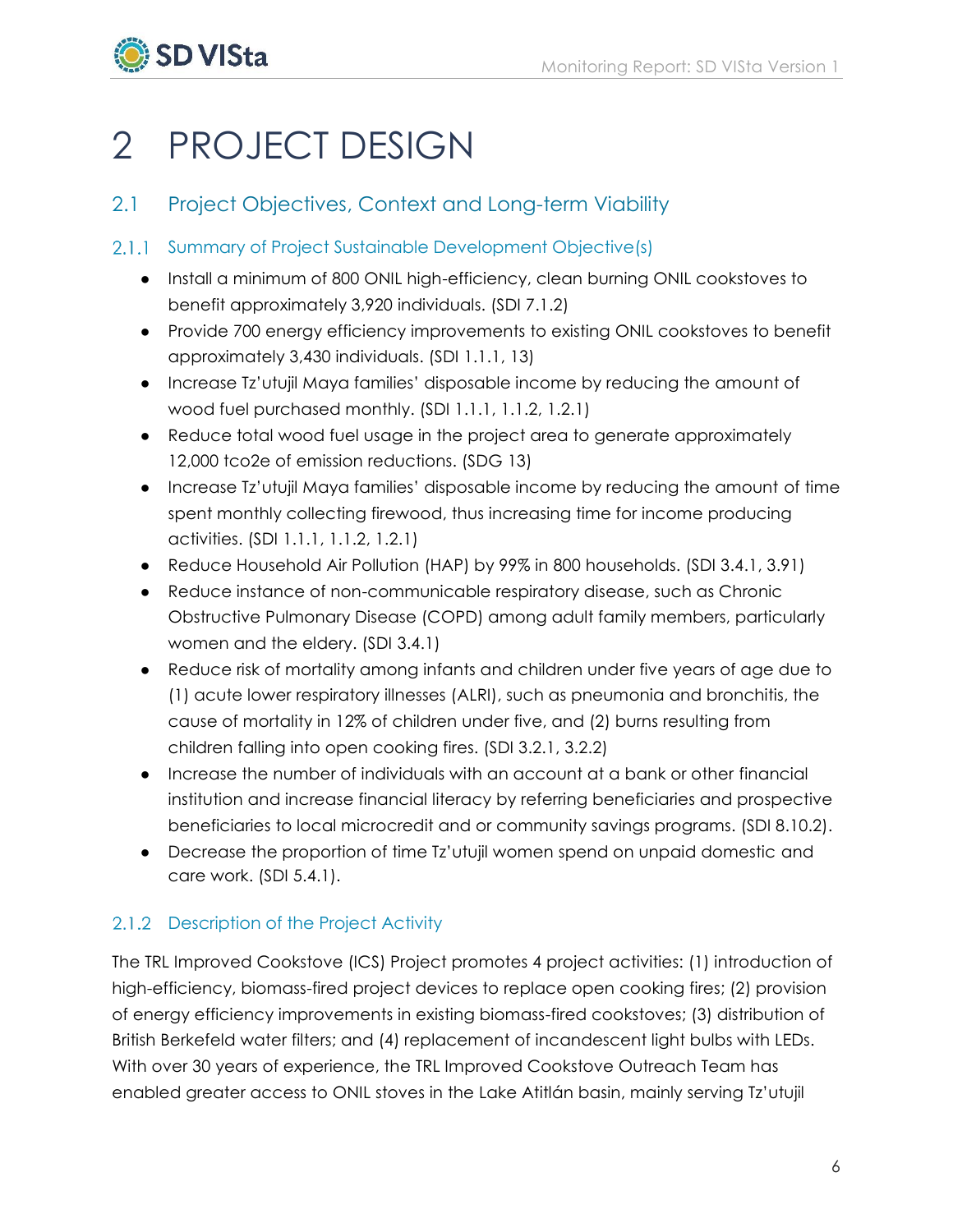

Maya communities. In 2016 Tuik Ruch Lew (TRL) absorbed the ONIL stove project and installation team from the Cojolya Association of Maya Women Weavers. A new, registered Guatemalan not-for-profit association was formed to focus on the environmental, health, and development challenges that threaten indigenous livelihoods in the Lake Atitlán drainage basin. In September of 2018, the commencement of project activities one through three, below, marked the start of the SD VISta pilot project: TRL's Improved Cookstove (ICS) Project.

TRL uses an innovative digital platform to execute the ICS Project, including its educational program, and to monitor and evaluate the project's success. Using Samsung tablets, TRL's Outreach Team administers various surveys and questionnaires built in KoboToolbox to track project objectives and beneficiary information (see section 3.3).

## 2.1.3 Implementation Schedule

Indicate key dates and milestones in the project's development and implementation since the beginning of the project lifetime, making note of where these dates have changed since the last SD VISta assessment. Add rows to the table below as necessary.

| <b>Date</b>          | Milestone(s) in the Project's Development and Implementation                                                                                                                                                                                                 |
|----------------------|--------------------------------------------------------------------------------------------------------------------------------------------------------------------------------------------------------------------------------------------------------------|
| 21 September<br>2015 | TRL files to become a registered Guatemalan nonprofit<br>dedicated to the implementation of sustainable solutions to the<br>environmental, health, and development challenges that<br>threaten indigenous livelihoods in the Lake Atitlán drainage<br>basin. |
| 30 May 2016          | TRL as an organization installs its first ONIL stove while assuming<br>responsibility for the maintenance of 1,355 legacy stoves,<br>installed under the Cojolya Association of Maya Women<br>Weavers.                                                       |
| June 2016            | TRL applies and is approved for collaboration with Princeton in<br>Latin America, set to receive Fellows on a yearly basis.                                                                                                                                  |
| October 2017         | TRL sends final grant report to Journey Latin America detailing<br>project activities concluding five-year grant cycle.                                                                                                                                      |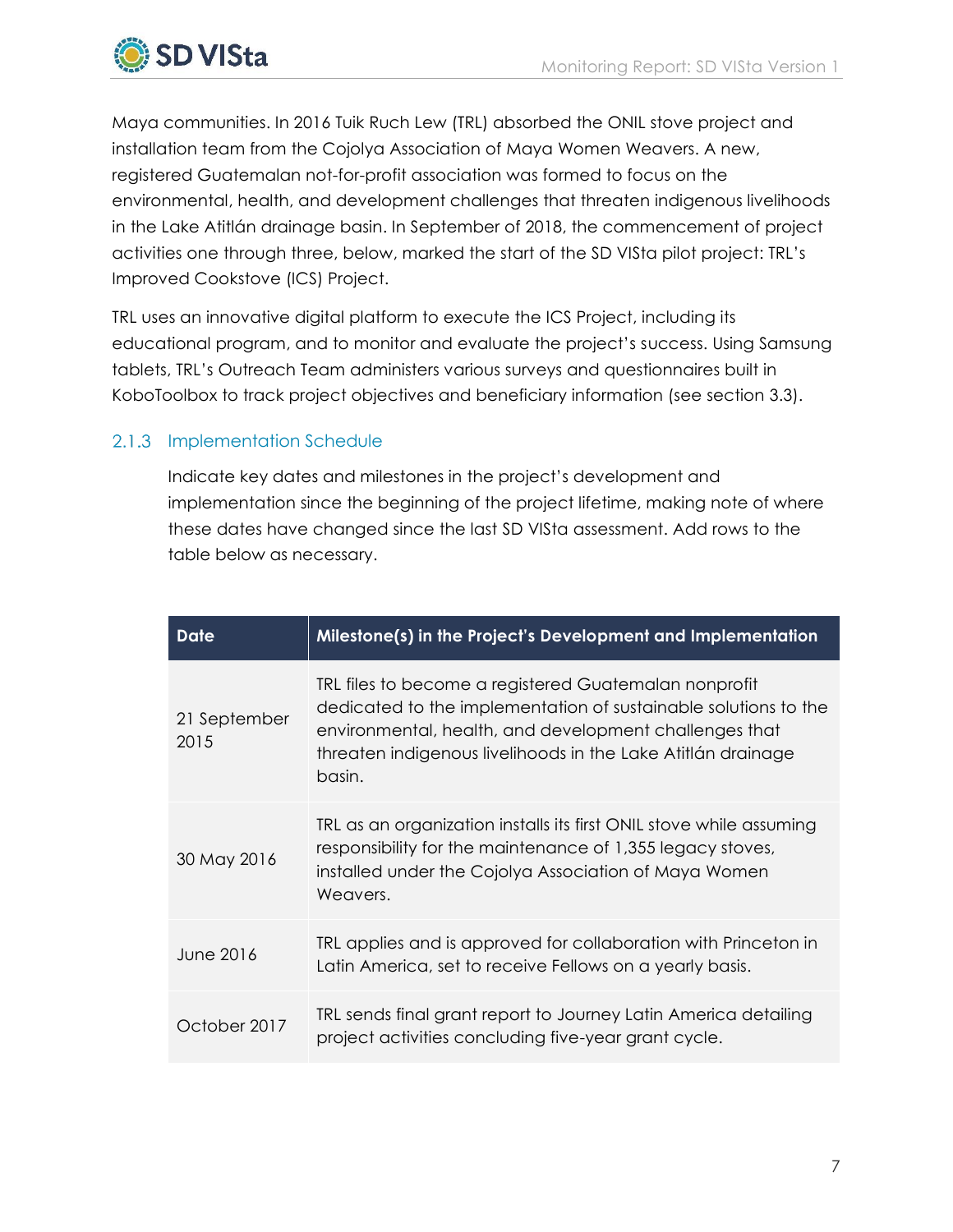

| January 2018        | A \$14,000 unrestricted donation is made to support operating<br>costs of TRL.                                                                                                                                                                                                                                                         |
|---------------------|----------------------------------------------------------------------------------------------------------------------------------------------------------------------------------------------------------------------------------------------------------------------------------------------------------------------------------------|
| February 2018       | TRL is accepted into Verra's Sustainable Development Verified<br>Impact Standard (SD VISta) pilot project.                                                                                                                                                                                                                             |
| <b>July 2018</b>    | TRL accepts first Princeton in Latin America (PiLA) fellow for<br>2018-2019 cycle.                                                                                                                                                                                                                                                     |
| 1 September<br>2018 | Project Start Date: Project Activities commence with a new<br>series of ONIL stove installations and energy efficiency<br>improvements in existing biomass-fired cookstoves under the<br>new, Improved Cookstove Project. TRL also begins the<br>distribution of British Berkefeld water filters as an additional<br>project activity. |
| November<br>2018    | Implementation of digital survey system begins with mobile<br>platform KoboToolbox.                                                                                                                                                                                                                                                    |
| 19 February<br>2019 | A \$30,000 unrestricted donation is made to TRL to benefit stove<br>project.                                                                                                                                                                                                                                                           |
| March 2019          | A \$10,000 unrestricted donation is made to support operating<br>costs of TRL.                                                                                                                                                                                                                                                         |
| March 2019          | Seattle International Foundation (SEAIF) and TRL begin<br>coordinated partnership enabling TRL to use SEAIF as a fiscal<br>agent, thus expanding institutional funding access.                                                                                                                                                         |
| October 24<br>2019  | TRL receives an in-kind donation of 100 LED light bulbs and<br>completes its first installation in a beneficiary's home,<br>commencing the start of a 4th project activity.                                                                                                                                                            |
| January 2,<br>2020  | Project begins 30-day public comment period.                                                                                                                                                                                                                                                                                           |
| February 2,<br>2020 | 30-day public comment period ends with no public comments<br>received.                                                                                                                                                                                                                                                                 |

## 2.1.4 Project Proponent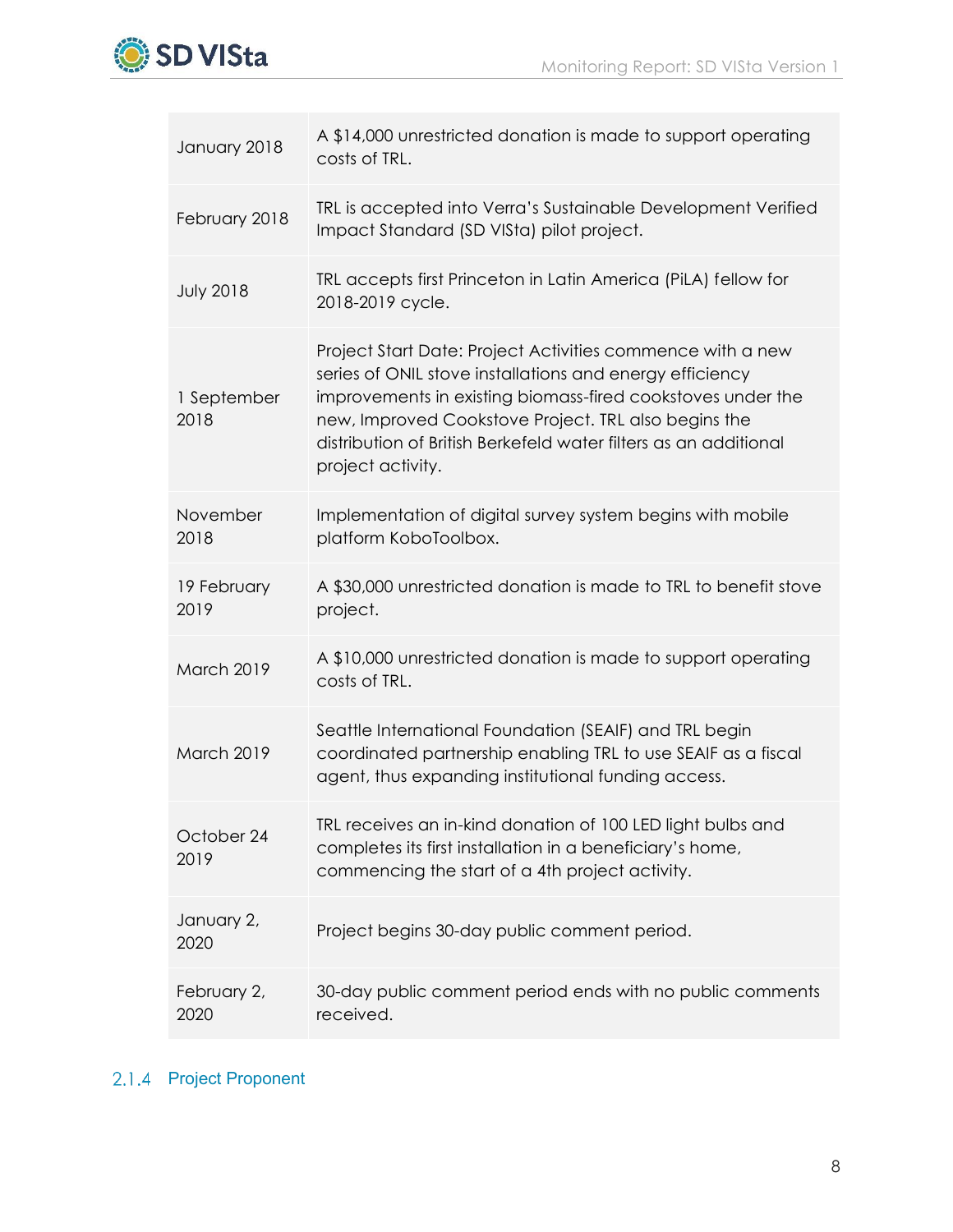

| Organization<br><b>Name</b> | Tuik Ruch Lew/Helping the Earth                                                                                         |
|-----------------------------|-------------------------------------------------------------------------------------------------------------------------|
| Role in the<br>Project      | <b>Primary Project Proponent</b>                                                                                        |
| <b>Contact Person</b>       | Cameron Krummel                                                                                                         |
| <b>Title</b>                | Administrative Director                                                                                                 |
| <b>Address</b>              | Canton Xechivoy, Santiago Atitlán, Sololá Guatemala, +502<br>7933 - 3061, programdevelopment@trlearth.org, trlearth.org |
| <b>Telephone</b>            | $+5027933 - 3061$                                                                                                       |
| <b>Email</b>                | programdevelopment@trlearth.org                                                                                         |

## 2.1.5 Other Entities Involved in the Project

No other entity is involved with the TRL Improved Cookstove Project.

## 2.1.6 Project Location

The project takes place within the Sololá Department (14.70°N, 91.25°W), which includes the Área de Uso Múltiple Cuenca del Lago Atitlán. 14.6424° N, 91.2278° W are the coordinates of Santiago Atitlán, headquarters of the project. See KML file. The photo situates Lago Atitlán in the Sololá Department outlines the project area. The project office is located in the town of Santiago Atitlan at the south end of the lake.

## 2.1.7 Project Description Deviations

No project description deviations were applied during this monitoring period.

## 2.1.8 Threats to the Project

#### **Human-Induced threats**

Threat: Cultural worldview limits reception of ONIL stove as a larger fire is seen as superior.

Solution: Continue to employ Tz'utujil educators to explain the depth of the project in participants' native language and from their cultural perspective.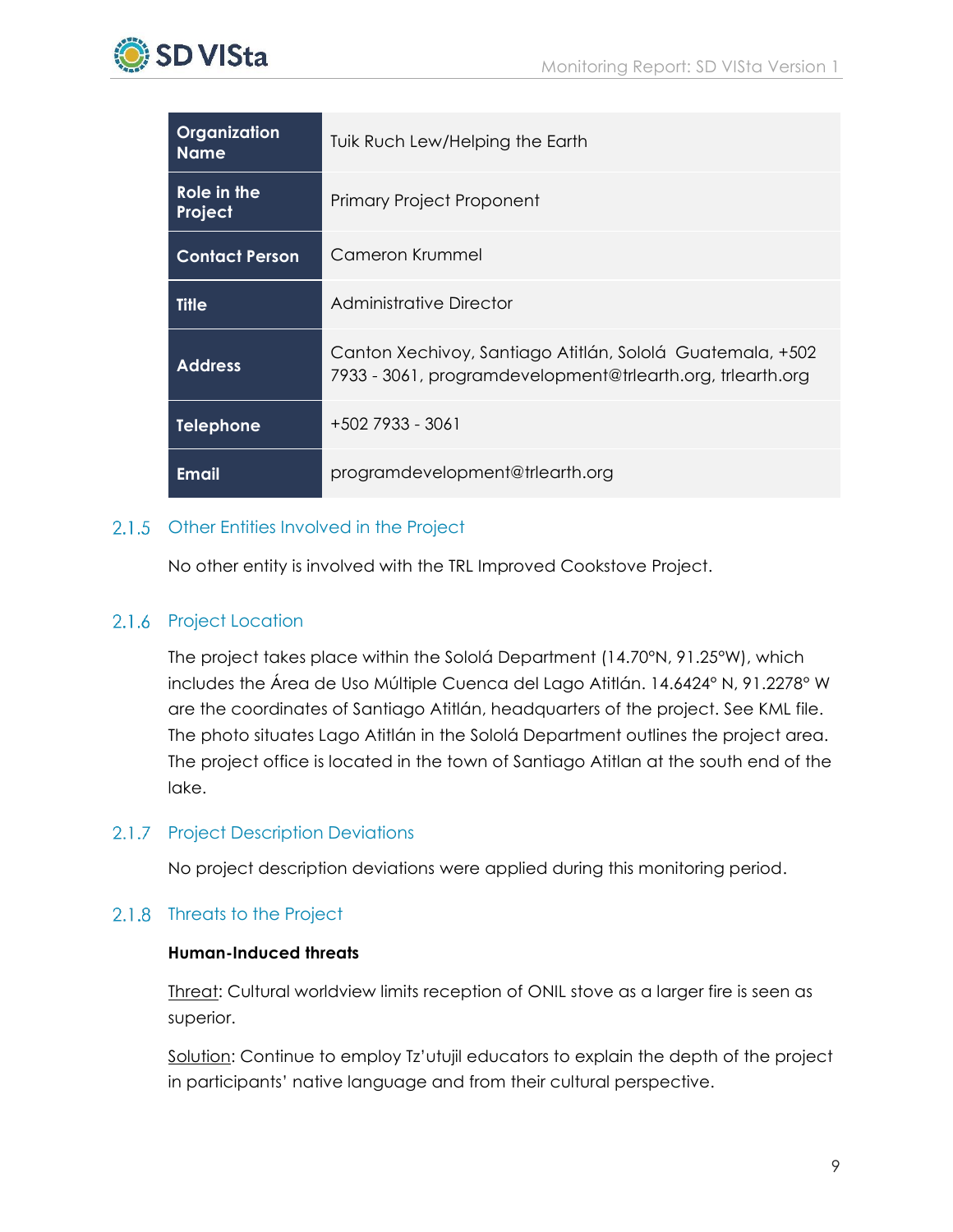

Threat: Stove owners alter the stove itself so that it no longer functions as designed, or owners refuse to maintain their stoves to function properly.

Solution: (1) Improve our screening process as to who receives an ONIL stove, i.e., people who are committed to using the ONIL stove to accomplish the SDGs. (2) Educate stove recipients about best use practices and environmental and economic benefits and share tips to help families adapt more quickly to the change in technology. (3) Foster feelings of responsibility for stoves through Q350 charge. (4) Maintain an intensive schedule of information dissemination about the importance of the ONIL stoves and how they must be used to achieve the benefits, both for people and the planet, using social media outlets.

Threat: U.S. trade-war reduces availability of stove supplies, increasing price for the foreseeable future.

Solution: These impacts have already been seen (e.g., local fabricators cannot get quality metal to make replacement parts). Price changes have not, and will not, be passed on to TRL beneficiaries because TRL's financial structure enables the organization to offset these costs using a mix of private donations and institutional funding.

#### **Natural threats**

Threat: Climate change and deforestation make firewood an untenable source of fuel.

Solution: Although scarcity would seem to support the use of the ONIL stove, at some point the economy of obtaining firewood could make other fuels a more sustainable option. TRL is continuing to grow, growth that will be accompanied by new project activities designed to introduce additional sustainable innovations to the region. One example is biogas digesters. Biogas digesters convert human waste into methane gas and a safe-to-use fertilizer. The methane will be a complimentary fuel to further reduce the need to cut trees to meet thermal energy needs.

## 2.1.9 Benefit Permanence

The ICS Project focuses on a program of education and supports a system of maintenance that helps extend the lifespan of the environmental technologies deployed. Through the first five home visits made to families that receive an ONIL stove, beneficiaries learn how to extend the life of the ICS technology life, which parts will need scheduled maintenance, how to clean stoves to ensure proper airflow, and what cooking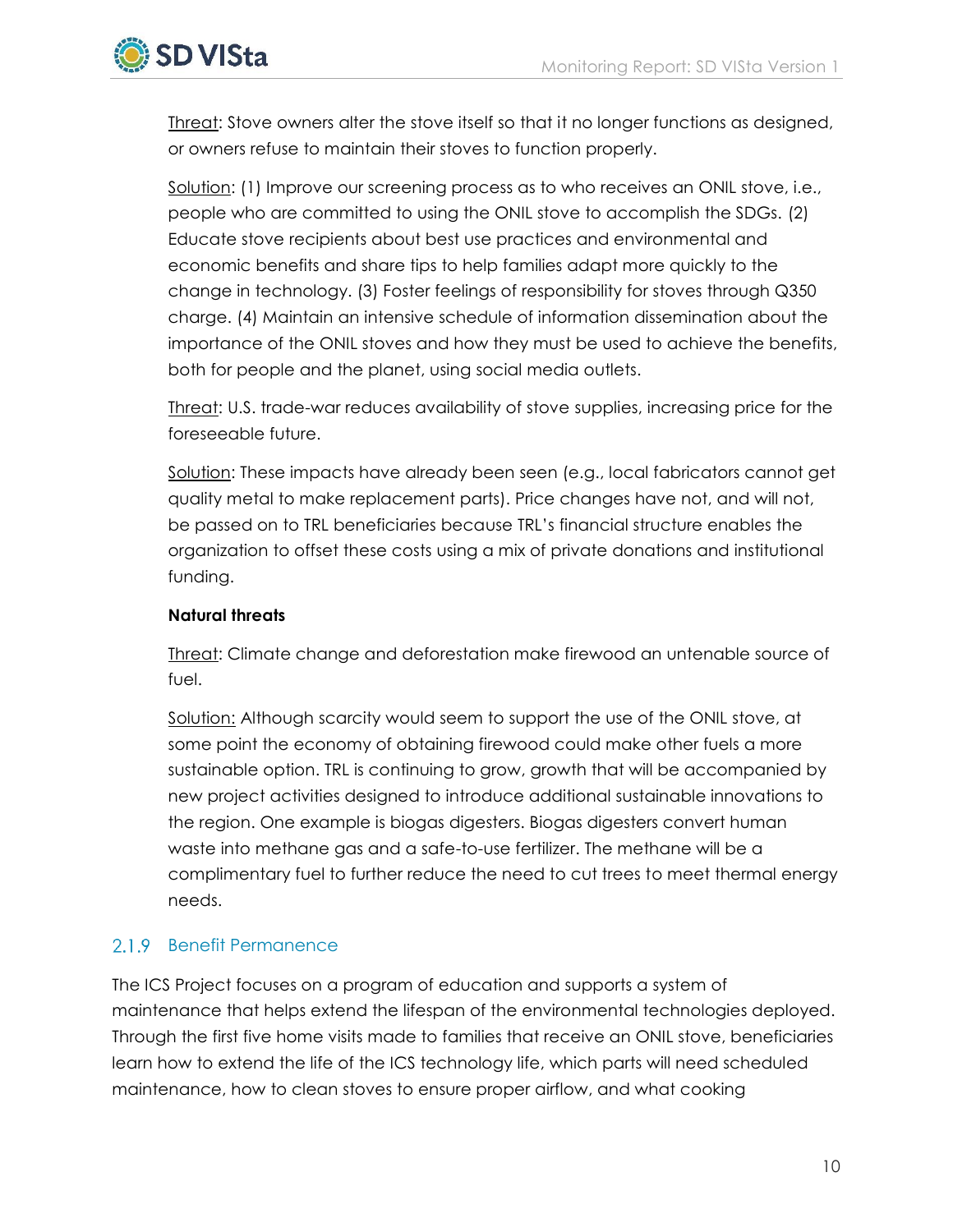

techniques can be used to protect and preserve stove components. Since TRL's founding, the organization has outsourced manufacture of custom stove parts to increase quality and reduce beneficiary costs. TRL's dedication to free maintenance while selling replacement parts at-cost has increased demand for maintenance from not only TRL beneficiaries, but beneficiaries of other ONIL stove projects in the region. As a result, our project is helping ensure that stoves installed over 15 years ago continue to function efficiently ensuring benefit permanence.

To ensure the project's long-term viability and the permanence of ICS and other program benefits, TRL has embraced the following long-term aims:

- 1) Open a factory from which stoves and replacement parts are sold and maintenance visits scheduled.
- 2) Begin a financial literacy program to empower female stove owners to increase savings.

Beneficiaries will be encouraged to save money to be able to buy their replacement parts and new stoves. High poverty rates have kept many families from considering savings plans. TRL directs beneficiaries to local microfinance and community savings groups. These programs will enable families to contribute small amounts of money, without the minimum balance required by larger financial institutions. The goal of this program is to instill financial planning capacities in beneficiaries, enabling them to transition to larger savings institutions and begin saving and purchasing independently.

Preliminary testing of this concept has proven the idea to be eagerly accepted. The idea was conceived when TRL noticed that very poor beneficiaries never had enough money on hand to purchase their replacement parts. Our TAS learned that the concept of saving money was not viewed as possible by the owners because the amount needed seemed overwhelming. By explaining the idea of saving small amounts periodically, the goal of purchasing repair parts suddenly seemed possible, provided that the money was not saved within the house.

3) Enable access to other environmental technologies that provide for financial savings among beneficiaries.

By providing water filters and LED light bulbs to beneficiaries, TRL can educate the community on other opportunities to lower household expenses. This will enable lower and middle-class residents to save, facilitating the opportunity to purchase a stove outright and ultimately reducing TRL's reliance on grants and private donations.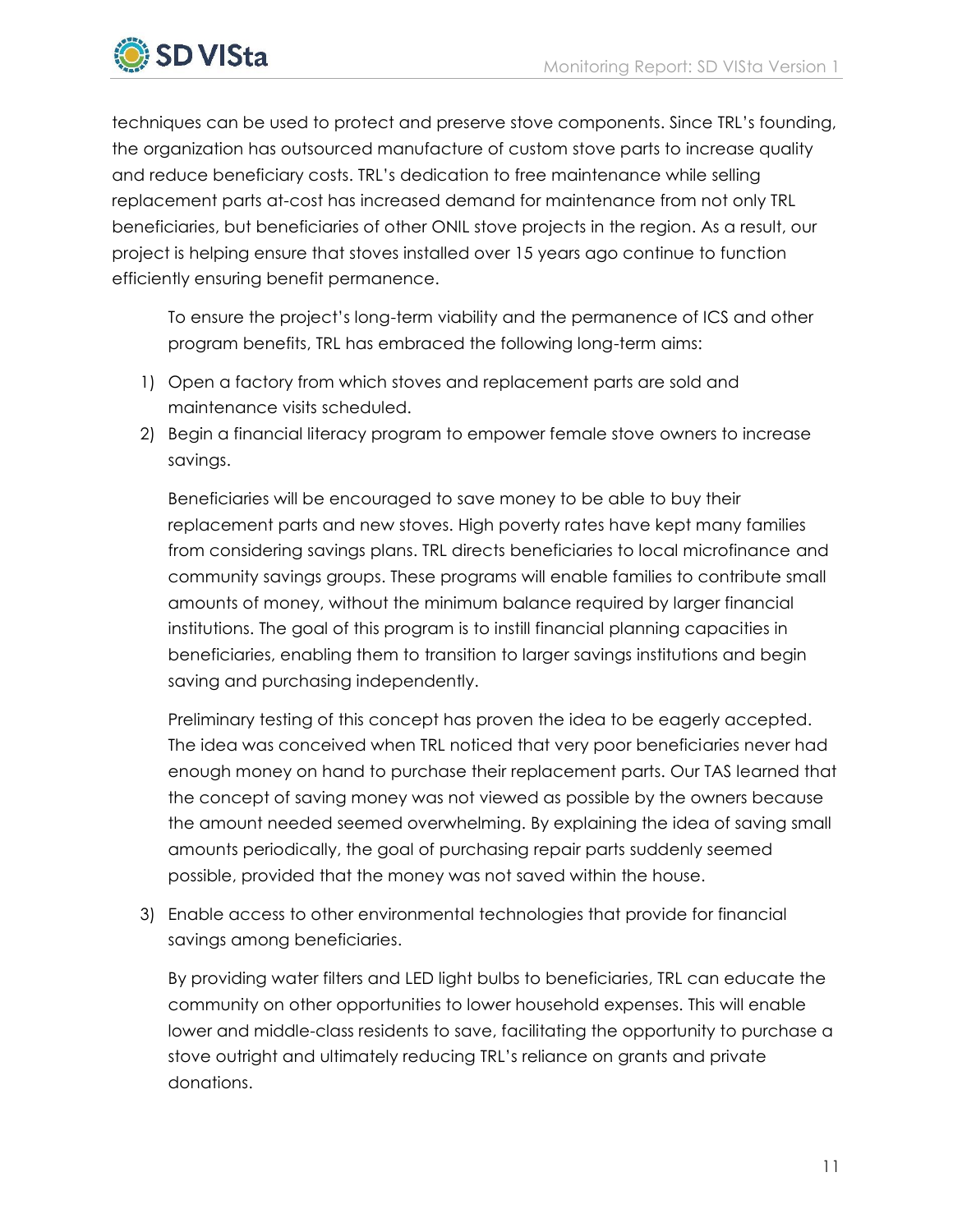

4) Target grants and other institutional funding sources to address costs associated with the most vulnerable beneficiaries.

While micro-financing will enable some beneficiaries to purchase stoves outright, due to high rates of poverty and extreme poverty, TRL plans to continue sourcing institutional funds. These funds will go directly to enhancing project inclusivity among the project area's most vulnerable stakeholders.

5) Provide digital training materials via online sources to educate beneficiaries in both Spanish and Tz'utujil, empowering beneficiaries to conduct maintenance without TRL staff present.

TRL can harness the growing prevalence of Facebook and other online social media platforms in the community by providing written and spoken materials online to educate beneficiaries in maintenance and repair techniques. Videos will promote independence of beneficiaries and ensure that a knowledge source exists for continued use and upkeep of the ONIL stove.

## <span id="page-13-0"></span>2.2 Stakeholder Engagement

## 2.2.1 Stakeholder Consultation and Adaptive Management

Continuing on the formal stakeholder consultations executed prior to the project start date and current monitoring period (see SD VISta Project Descrption V1, section 2.28), TRL has expanded its informal consultation activities to reach marginalized groups among the affected parties with limited access to formal meetings. Various relevant socio-economic and cultural barriers in the project area could impede the participation of vulnerable and/or marginalized members of the local community (e.g., registration fees, transportation fees, lack of free time or childcare services). Consequently, TRL has sought and continues to seek consultation from these groups through direct community engagement during the current monitoring period. Consultation activities have been undertaken on an informal basis, using participatory methods with previous, current, and prospective project beneficiaries.

The formalized consultation process described in SD VISta Project Descrption V1, section 2.28 has been executed during the monitoring period. Before and after installations, beneficiaries are continually consulted through a digital survey platform to gauge successes and challenges associated with technology adoption. This survey platform has been continuously revised during the monitoring period to reflect stakeholder input.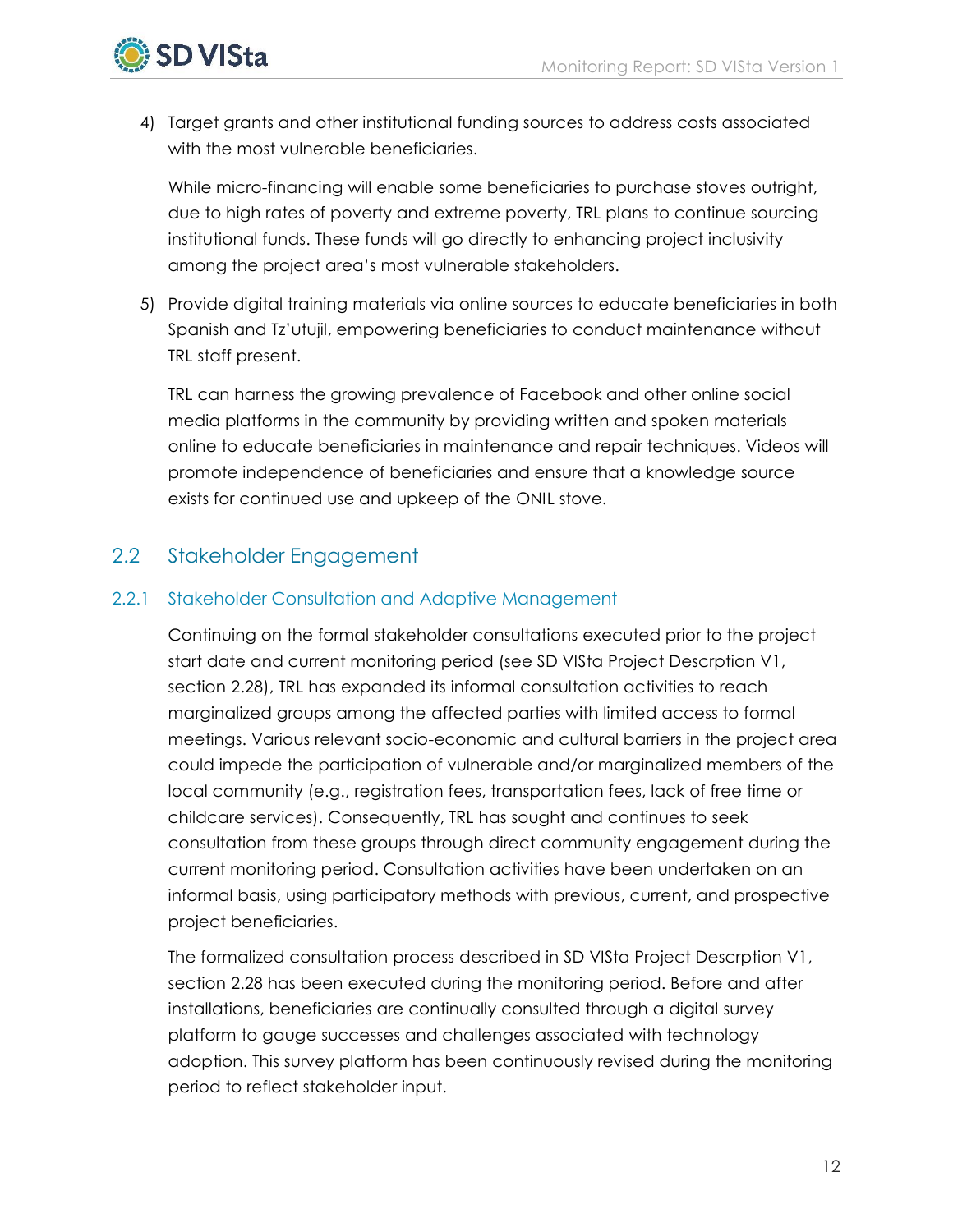

In September of 2019, TRL solicited feedback from the local community as part of an ICS technology exposition held in the central park. TRL conducts meetings and demonstrations designed to educate and promote the project several times a year. As this project does not require the approval of any governing body, we have not conducted any town-hall seminars requesting feedback. However, this does not mean that the local community is removed from the process. Our team's integration into the community has enabled them to gain valuable feedback in an unofficial capacity, through casual conversations with community members. Feedback gathered through expositions such as these inform project design.

TRL also conducts semi-structured stakeholder interviews with affected or otherwise interested individuals and groups when piloting new project activities. This consultation process was used when piloting the fourth and most recent project activity: the replacement of incandescent light fixtures with LEDs.

TRL solicited direct feedback from various other NGOs in Santiago during the monitoring period as detailed in section 2.2 of the SD VISta Project Description.

## 2.2.2 Anti-Discrimination

See SD VISta Project Description 2.2.10. No deviations have been made from the procedures and regulations described

## 2.2.3 Worker Training

See SD VISta Project Description 2.2.11. No deviations have been made from the procedures and regulations described

## 2.2.4 Equal Work Opportunities

See SD VISta Project Description 2.2.12. No deviations have been made from the procedures and regulations described

## 2.2.5 Workers' Rights

See SD VISta Project Description 2.2.13. No deviations have been made from the procedures and regulations described

## 2.2.6 Occupational Safety Assessment

See SD VISta Project Description 2.2.14. No deviations have been made from the procedures and regulations described

## 2.2.7 Feedback and Grievance Redress Procedure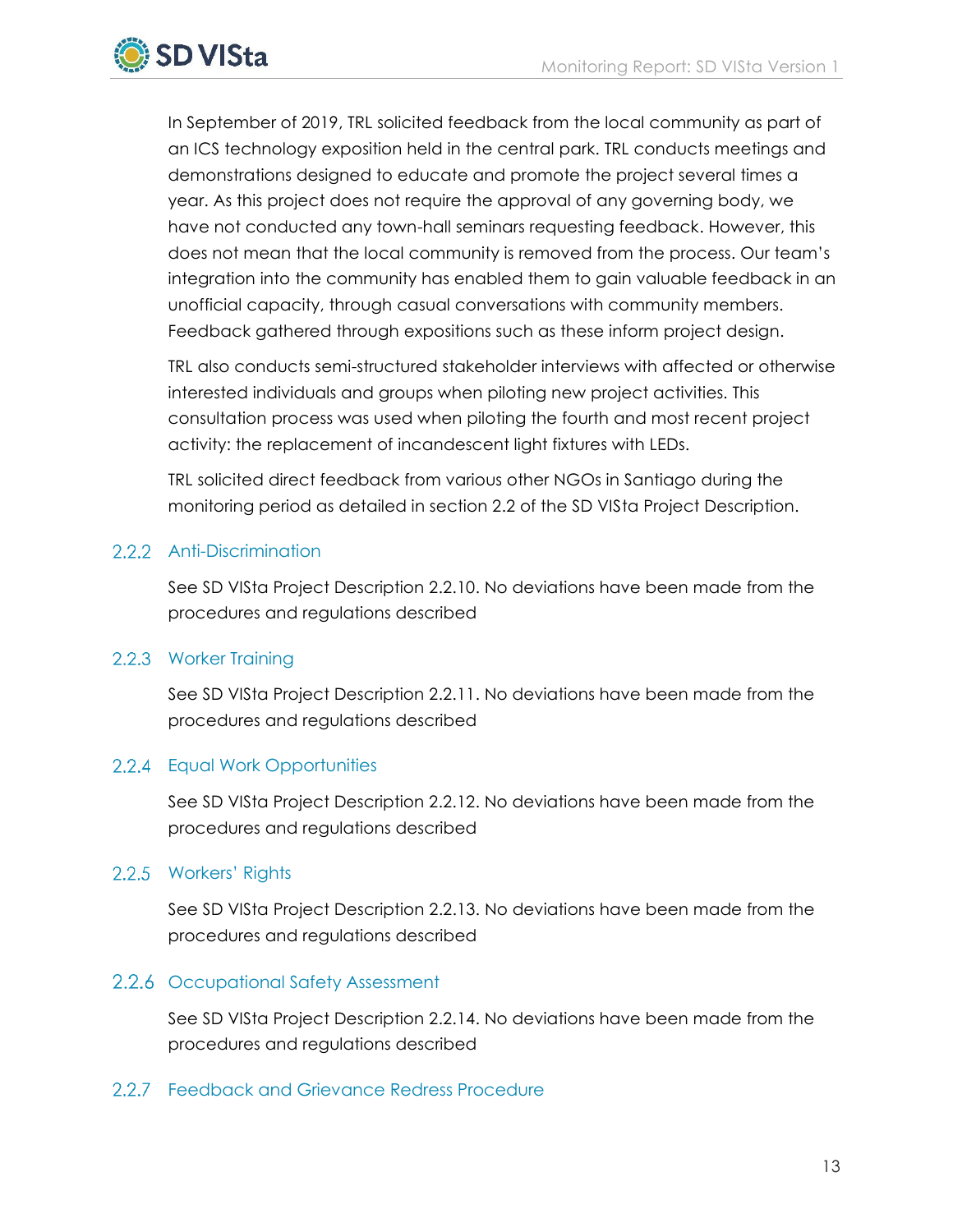

Beneficiaries and stakeholders have TRL's contact information and the understanding that they should contact the organization with any problems, questions, or grievances. Each beneficiary receives business card with the office phone number and location. All issues that arose during the monitoring period were resolved via phone calls on in-person visits to the office.

## 2.2.8 Stakeholder Access to Project Documentation

Describe how full project documentation, including the results of monitoring for the monitoring period under assessment, has been made accessible to all stakeholders.

## <span id="page-15-0"></span>2.2.9 Information to Stakeholders on Assessment Process

In addition to an enhanced focus on verbal communication among staff and local community members, TRL has included direct links to the project documentation on our website. The link to this monitoring report will be published on the website once public.

## 2.3 Project Management

## 2.3.1 Avoidance of Corruption

See SD VISta Project Description 2.3.1. No deviations have been made from the procedures and regulations described.

## 2.3.2 Recognition of Property Rights

See SD VISta Project Description 2.3.8. No deviations have been made from the procedures and regulations described.

## 2.3.3 Free, Prior and Informed Consent

FPIC does not apply to the project activities since they do not infringe on or otherwise concern land rights.

## 2.3.3.1 Restitution and/or Compensation for Affected Resources

Our project does not affect any party's access to resources or their lands.

## 2.3.4 Property Rights Removal/Relocation of Property Rights Holders

See SD VISta Project Description 2.3.10. No deviations have been made from the procedures and regulations described.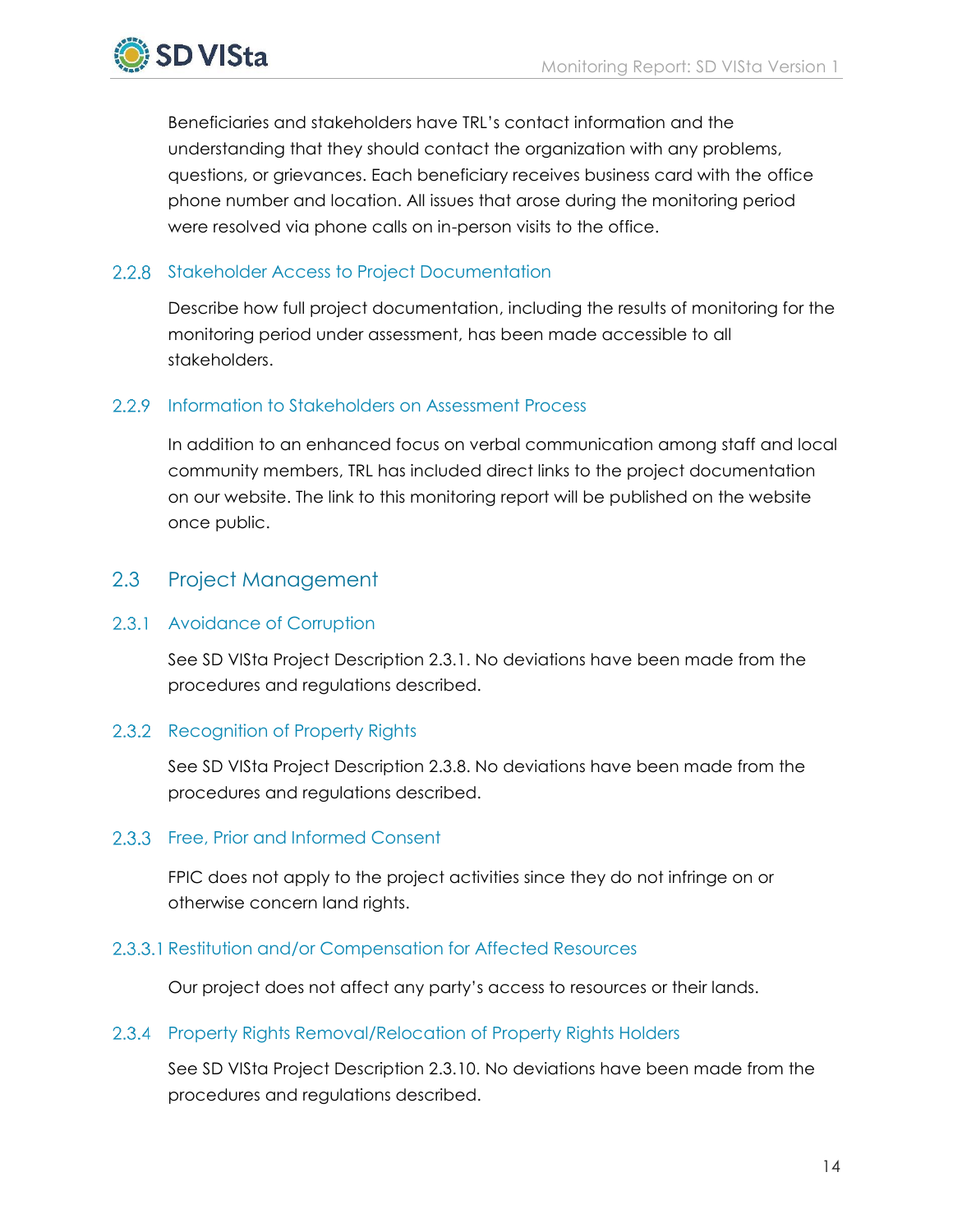

#### 2.3.5 Identification of Illegal Activities

No cases of illegal activities have implicated TRL during the monitoring period. See SD VISta Project Description 2.3.12. No deviations have been made from the procedures and regulations described.

#### 2.3.6 Ongoing Conflicts or Disputes

This issue is not applicable to our project as the installation of ICS technology does not affect property rights or property disputes.

#### 2.3.6.1 National and Local Laws and Regulations

See SD VISta Project Description 2.3.14. No deviations have been made from the procedures and regulations described.

## <span id="page-16-0"></span>2.4 Grouped Projects

 $\overline{a}$ 

The project has ensured that the inclusion of all new project activity instances have abide by the following eligibility criteria.<sup>1</sup>

| Project Activity One: Introduction of high-efficiency biomass fired project devices to<br>replace open cooking fires |                                                                                                                                                                                                          |                                                                                                                                                                                                                                                                                                       |  |  |  |  |
|----------------------------------------------------------------------------------------------------------------------|----------------------------------------------------------------------------------------------------------------------------------------------------------------------------------------------------------|-------------------------------------------------------------------------------------------------------------------------------------------------------------------------------------------------------------------------------------------------------------------------------------------------------|--|--|--|--|
| Criterion                                                                                                            |                                                                                                                                                                                                          | Achieved by:                                                                                                                                                                                                                                                                                          |  |  |  |  |
| (1)                                                                                                                  | Adopt and implement the project activities in the same<br>manner as specified in the project<br>description.                                                                                             | Forecasted instances<br>(e.g., ONIL stove installs)<br>will be implemented in<br>the manner described in<br>the SD VISta Project<br>Description Section 2.1.2.<br>At this time and for<br>forecasted instances, no<br>other project device type<br>will be used, other than<br>ONIL stove technology. |  |  |  |  |
| (2)                                                                                                                  | Meet the applicability conditions as defined in CDM<br>AMS-II.G. Small-scale Methodology: Energy efficiency<br>measures in thermal applications of non-renewable<br>biomass (Version 10.0, Section 2.2). | New instances will meet<br>all applicability<br>conditions listed in VCS<br>Project Description,                                                                                                                                                                                                      |  |  |  |  |

<sup>1</sup> Developed per requirements detailed in the SD VISta Standard, v1.0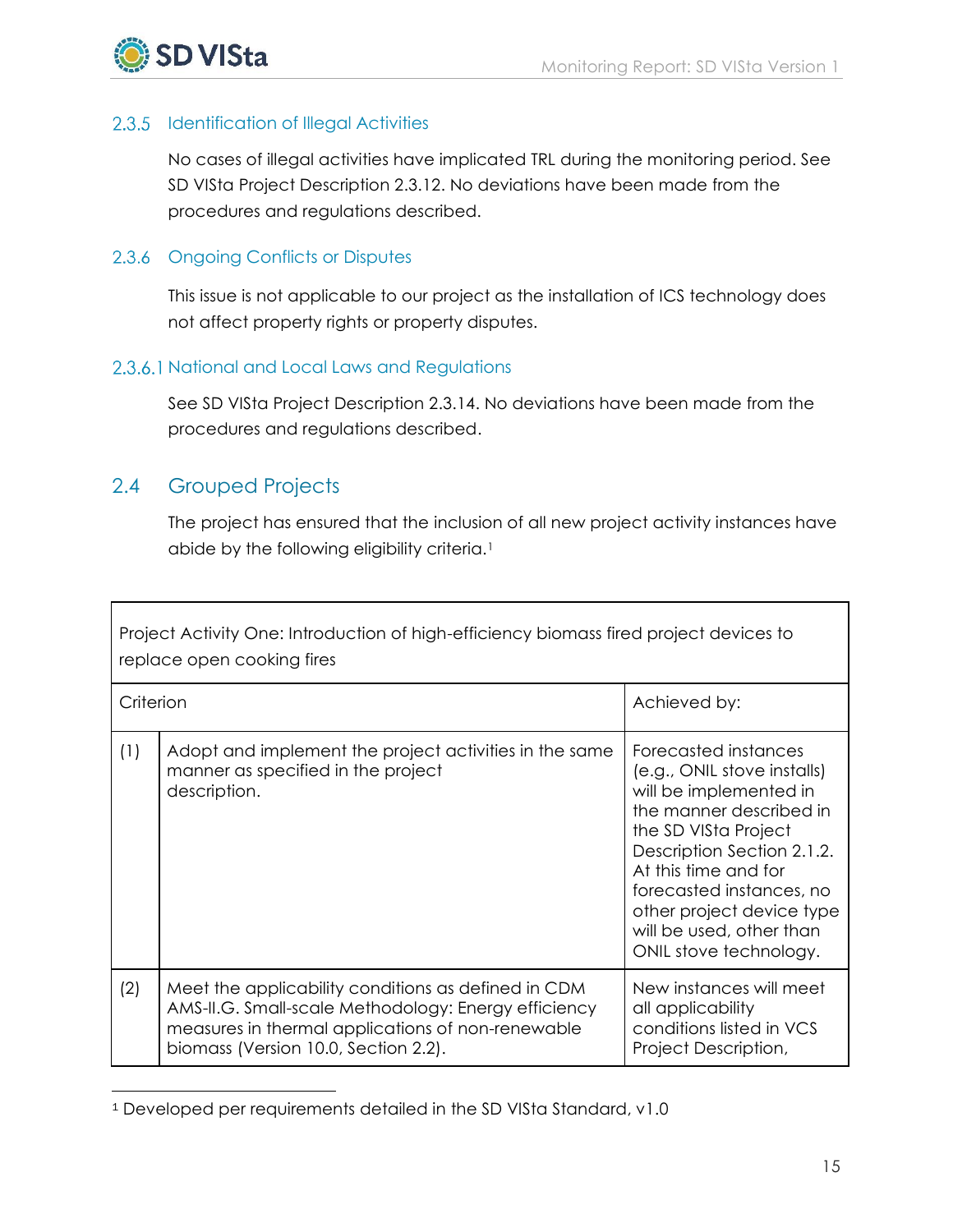

 $\overline{a}$ 

|                                                                                                                                                  | Section 3.2.                                                                                                                                                                                                                                                                            |
|--------------------------------------------------------------------------------------------------------------------------------------------------|-----------------------------------------------------------------------------------------------------------------------------------------------------------------------------------------------------------------------------------------------------------------------------------------|
| Are subject to the same processes for stakeholder<br>engagement described in the project description.                                            | New instances will be<br>installed only when the<br>same stakeholder<br>engagement processes<br>detailed in the SD VISta<br><b>Project Description</b><br>Section 2.2 have been<br>executed. Every<br>beneficiary will<br>participate in the same<br>consultation process<br>described. |
| Are subject to the same processes for respect for rights<br>to lands, territories and resources - including free, prior<br>and informed consent. | All new instances will be<br>installed only when TRL<br>has performed the<br>processes required per<br>the SD VISta Standard,<br>v1.0 section, Section 2.4.                                                                                                                             |
| Have similar monitoring elements to those set out in the<br>project description.                                                                 | All new instances will<br>undergo equivalent<br>monitoring procedures as<br>described in the SD VISta<br><b>Project Description</b><br>Section 2.1.2.                                                                                                                                   |

Project Activity Two: Energy efficiency improvements in existing biomass-fired cookstoves<sup>2</sup>

| Criterion |                                                                                                              | Achieved by:                                                                                                                                                             |
|-----------|--------------------------------------------------------------------------------------------------------------|--------------------------------------------------------------------------------------------------------------------------------------------------------------------------|
| (1)       | Adopt and implement the project activities in the same<br>manner as specified in the project<br>description. | Forecasted instances<br>(e.g. energy efficiency<br>improvements in existing<br>ONIL stoves) will be<br>implemented in the<br>manner described in the<br>SD VISta Project |

<sup>2</sup> Project Activity Two will generate only SD VISta-labeled VCUs and does not seek to claim additional sustainable development benefits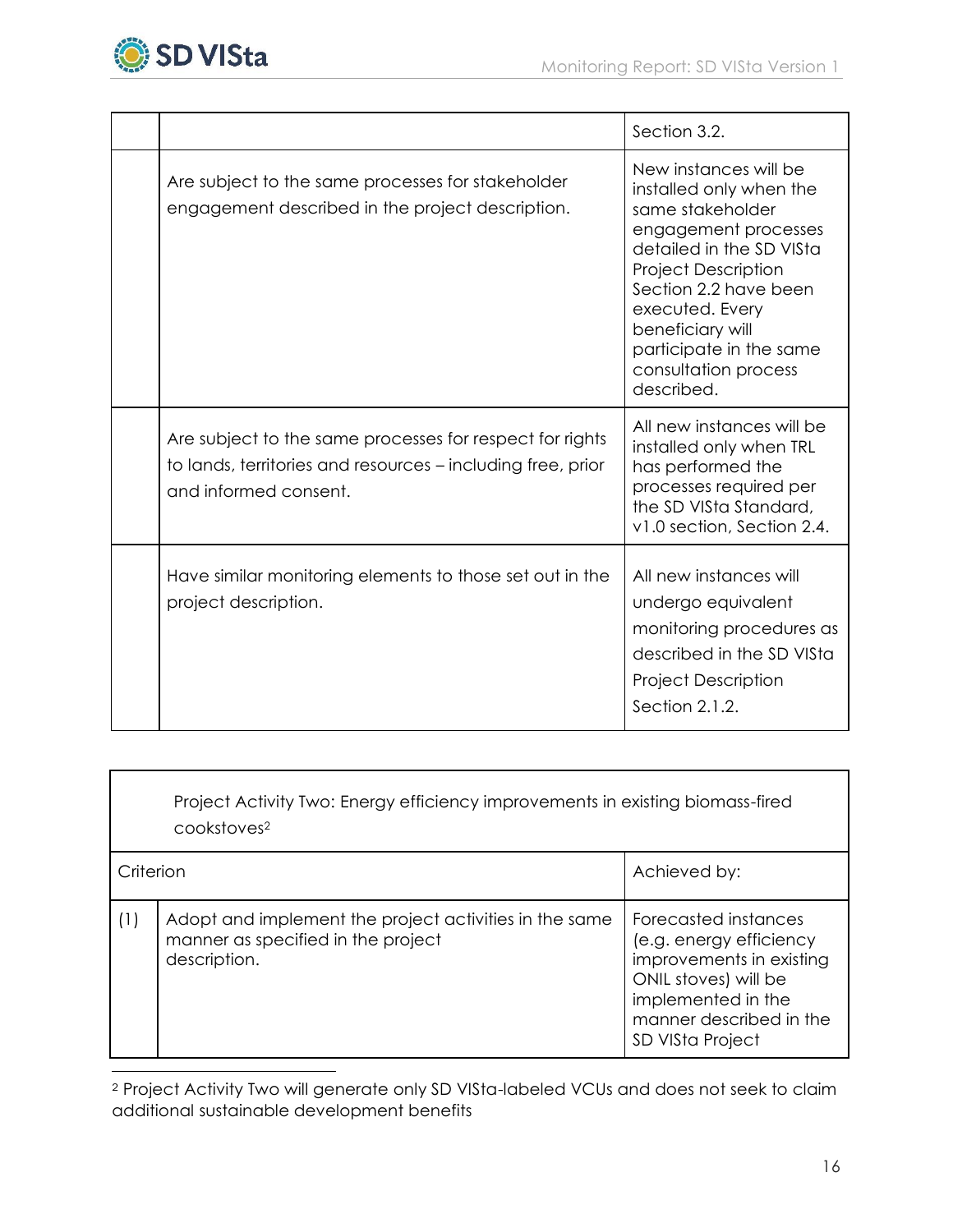

|     |                                                                                                                                                                                                          | Description Section 2.1.2.<br>At this time and for<br>forecasted instances, no<br>other project device type<br>will be used, other than<br>ONIL stove technology.                                                                                                                                                                                                                                                                                                                           |
|-----|----------------------------------------------------------------------------------------------------------------------------------------------------------------------------------------------------------|---------------------------------------------------------------------------------------------------------------------------------------------------------------------------------------------------------------------------------------------------------------------------------------------------------------------------------------------------------------------------------------------------------------------------------------------------------------------------------------------|
| (2) | Meet the applicability conditions as defined in CDM<br>AMS-II.G. Small-scale Methodology: Energy efficiency<br>measures in thermal applications of non-renewable<br>biomass (Version 10.0, Section 2.2). | New instances will meet<br>all applicability<br>conditions listed in VCS<br>Project Description,<br>Section 3.2.                                                                                                                                                                                                                                                                                                                                                                            |
|     | Are subject to the same scenarios at project start with<br>respect to stakeholders' well-being as determined for<br>initial project instance(s).                                                         | The project shall add new<br>instances only within the<br>Sololá Department thus<br>subject to the baseline<br>scenario described in the<br>SD VISta Project<br>Description Section 2.1.8<br>and causal chain<br>outlined in the SD VISta<br><b>Project Description</b><br>section 2.1.9. Thus all new<br>instances will affect<br>stakeholder's well-being<br>in a manner equivalent<br>to those approved at the<br>time of validation, per<br>the SD VISta Standard,<br>v1.0 Section 3.1. |
|     | Are subject to the same processes for stakeholder<br>engagement described in the project description.                                                                                                    | New instances will be<br>installed only when the<br>same stakeholder<br>engagement processes<br>detailed in the SD VISta<br><b>Project Description</b><br>Section 2.2 have been<br>executed. Every<br>beneficiary will<br>participate in the same<br>consultation process<br>described.                                                                                                                                                                                                     |
|     | Are subject to the same processes for respect for rights<br>to lands, territories and resources - including free, prior<br>and informed consent.                                                         | All new instances will be<br>installed only when TRL<br>has performed the<br>processes required per                                                                                                                                                                                                                                                                                                                                                                                         |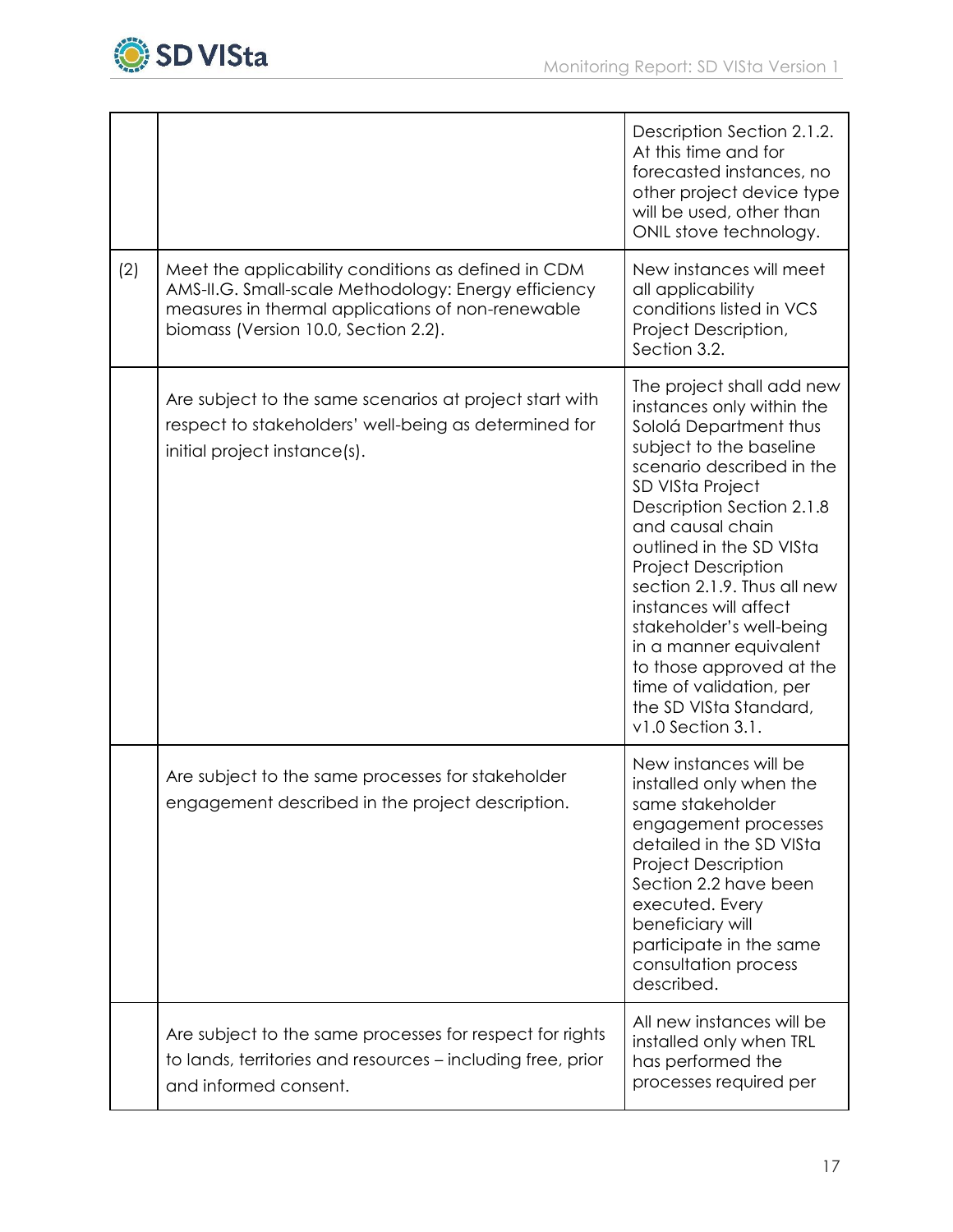

|                                                                                  | the SD VISta Standard,<br>v1.0 section, Section 2.4.                                                                                                  |
|----------------------------------------------------------------------------------|-------------------------------------------------------------------------------------------------------------------------------------------------------|
| Have similar monitoring elements to those set out in the<br>project description. | All new instances will<br>undergo equivalent<br>monitoring procedures as<br>described in the SD VISta<br><b>Project Description</b><br>Section 2.1.2. |

| Project Activity Three: Distribution of British Berkefeld Water Filters |                                                                                                                                                  |                                                                                                                                                                                                                                                                                                                                                                                                                                                                                               |
|-------------------------------------------------------------------------|--------------------------------------------------------------------------------------------------------------------------------------------------|-----------------------------------------------------------------------------------------------------------------------------------------------------------------------------------------------------------------------------------------------------------------------------------------------------------------------------------------------------------------------------------------------------------------------------------------------------------------------------------------------|
| Criterion                                                               |                                                                                                                                                  | Achieved by:                                                                                                                                                                                                                                                                                                                                                                                                                                                                                  |
| (1)                                                                     | Adopt and implement the project activities in the<br>same manner as specified in the project description.                                        | Forecasted instances<br>(additional water filters)<br>will be distributed in the<br>same manner specified in<br>the SD VISta Project<br>Description Section 2.12                                                                                                                                                                                                                                                                                                                              |
| (2)                                                                     | Are subject to the same scenarios at project start with<br>respect to stakeholders' well-being as determined for<br>initial project instance(s). | The project will add new<br>instances only within the<br>Sololá Department thus<br>subject to the baseline<br>scenario described in the<br>SD VISta Project<br>Description Section 2.1.8<br>and causal chain<br>outlined in the SD VISta<br><b>Project Description</b><br>section 2.1.9. Thus, all<br>new instances will affect<br>stakeholder's well-being<br>in a manner equivalent<br>to those approved at the<br>time of validation, per<br>the SD VISta Standard,<br>$v1.0$ Section 3.1. |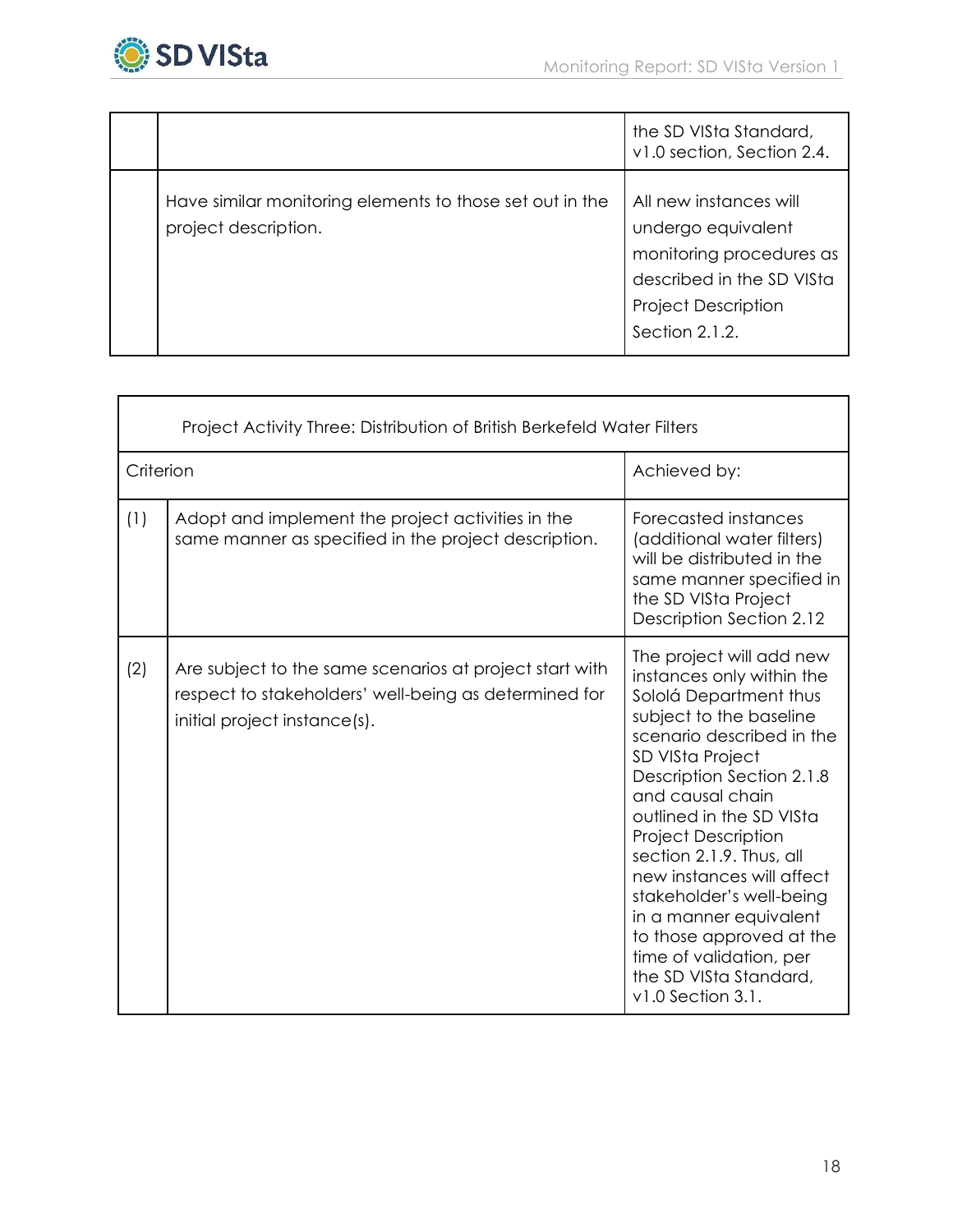

| All new instances will be<br>Are subject to the same processes for respect for rights<br>distributed only when TRL<br>to lands, territories and resources – including free, prior                                                         | participate in the same<br>consultation process |
|-------------------------------------------------------------------------------------------------------------------------------------------------------------------------------------------------------------------------------------------|-------------------------------------------------|
| has performed the<br>processes required per<br>and informed consent.<br>the SD VISta Standard,<br>v1.0 section, Section 2.4.                                                                                                              |                                                 |
| All new instances will<br>Have similar monitoring elements to those set out in<br>the project description.<br>undergo equivalent<br>monitoring procedures as<br>described in the SD VISta<br><b>Project Description</b><br>Section 2.1.2. |                                                 |

| Project Activity Four: Replacement of Incandescent Light Bulbs with LEDs |                                                                                                                                                  |                                                                                                                                                                    |
|--------------------------------------------------------------------------|--------------------------------------------------------------------------------------------------------------------------------------------------|--------------------------------------------------------------------------------------------------------------------------------------------------------------------|
| Criterion                                                                |                                                                                                                                                  | Achieved by:                                                                                                                                                       |
| (1)                                                                      | Adopt and implement the project activities in the<br>same manner as specified in the project description.                                        | Forecasted instances<br>(additional LEDs/CFLs) will<br>be distributed only in the<br>same manner specified in<br>the SD VISta Project<br>Description Section 2.12. |
|                                                                          | Are subject to the same scenarios at project start with<br>respect to stakeholders' well-being as determined for<br>initial project instance(s). | The project will add new<br>instances only within the<br>Sololá Department thus<br>subject to the baseline<br>scenario described in the<br>SD VISta Project        |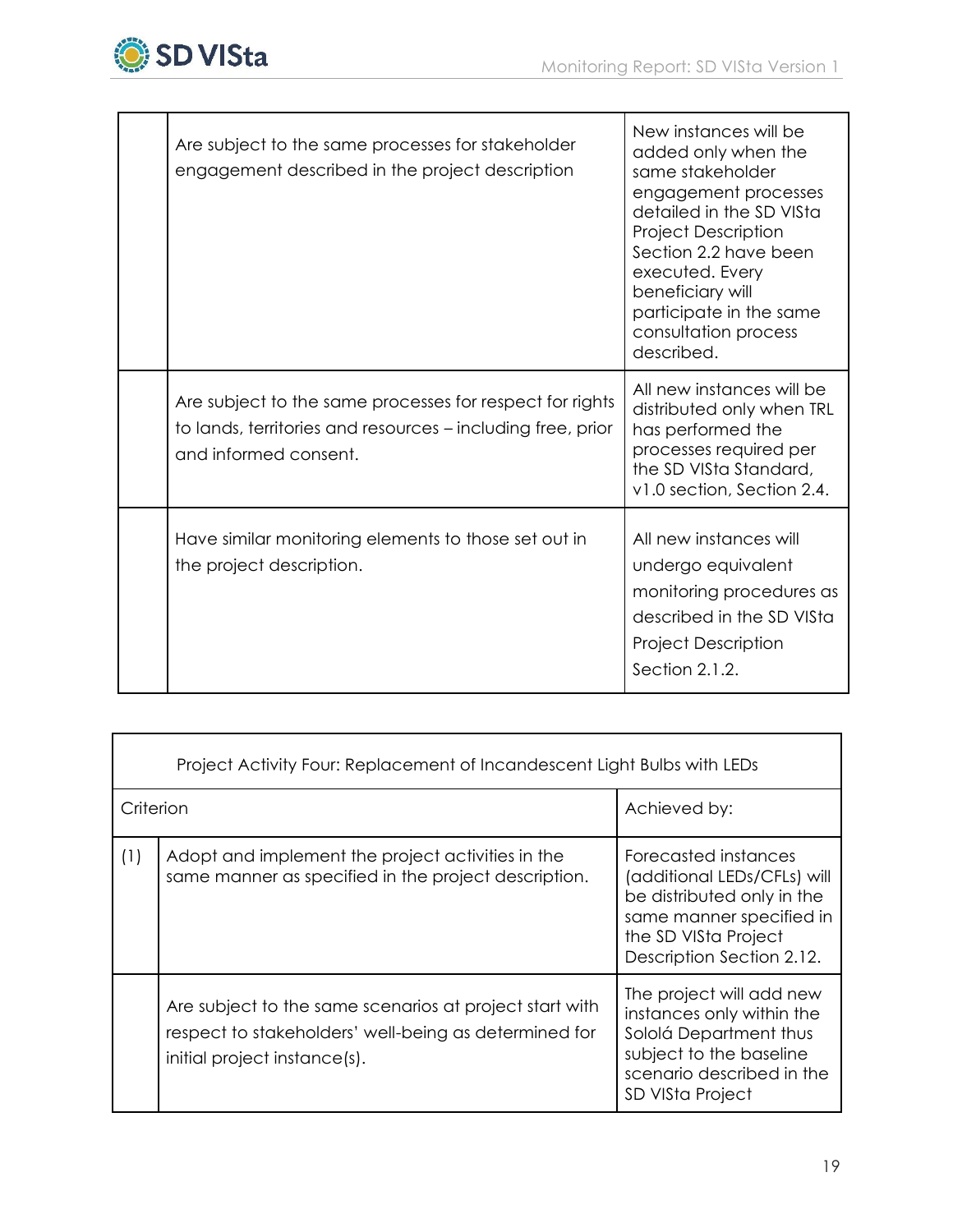

|                                                                                                                                                  | <b>Description Section 2.1.8</b><br>and causal chain<br>outlined in section the SD<br><b>VISta Project Description</b><br>2.1.9. Thus, all new<br>instances will affect<br>stakeholder's well-being<br>in a manner equivalent<br>to those approved at the<br>time of validation, per<br>the SD VISta Standard,<br>$v1.0$ Section 3.1. |
|--------------------------------------------------------------------------------------------------------------------------------------------------|---------------------------------------------------------------------------------------------------------------------------------------------------------------------------------------------------------------------------------------------------------------------------------------------------------------------------------------|
| Are subject to the same processes for stakeholder<br>engagement described in the project description.                                            | New instances will be<br>added only when the<br>same stakeholder<br>engagement processes<br>detailed in the SD VISta<br><b>Project Description</b><br>Section 2.2 have been<br>executed. Every<br>beneficiary will<br>participate in the same<br>consultation process<br>described.                                                   |
| Are subject to the same processes for respect for rights<br>to lands, territories and resources – including free, prior<br>and informed consent. | All new instances will be<br>distributed only when TRL<br>has performed the<br>processes required per<br>the SD VISta Standard,<br>v1.0 section, Section 2.4.                                                                                                                                                                         |
| Have similar monitoring elements to those set out in<br>the project description.                                                                 | All new instances will<br>undergo equivalent<br>monitoring procedures as<br>described in the SD VISta<br><b>Project Description</b><br>Section 2.1.2.                                                                                                                                                                                 |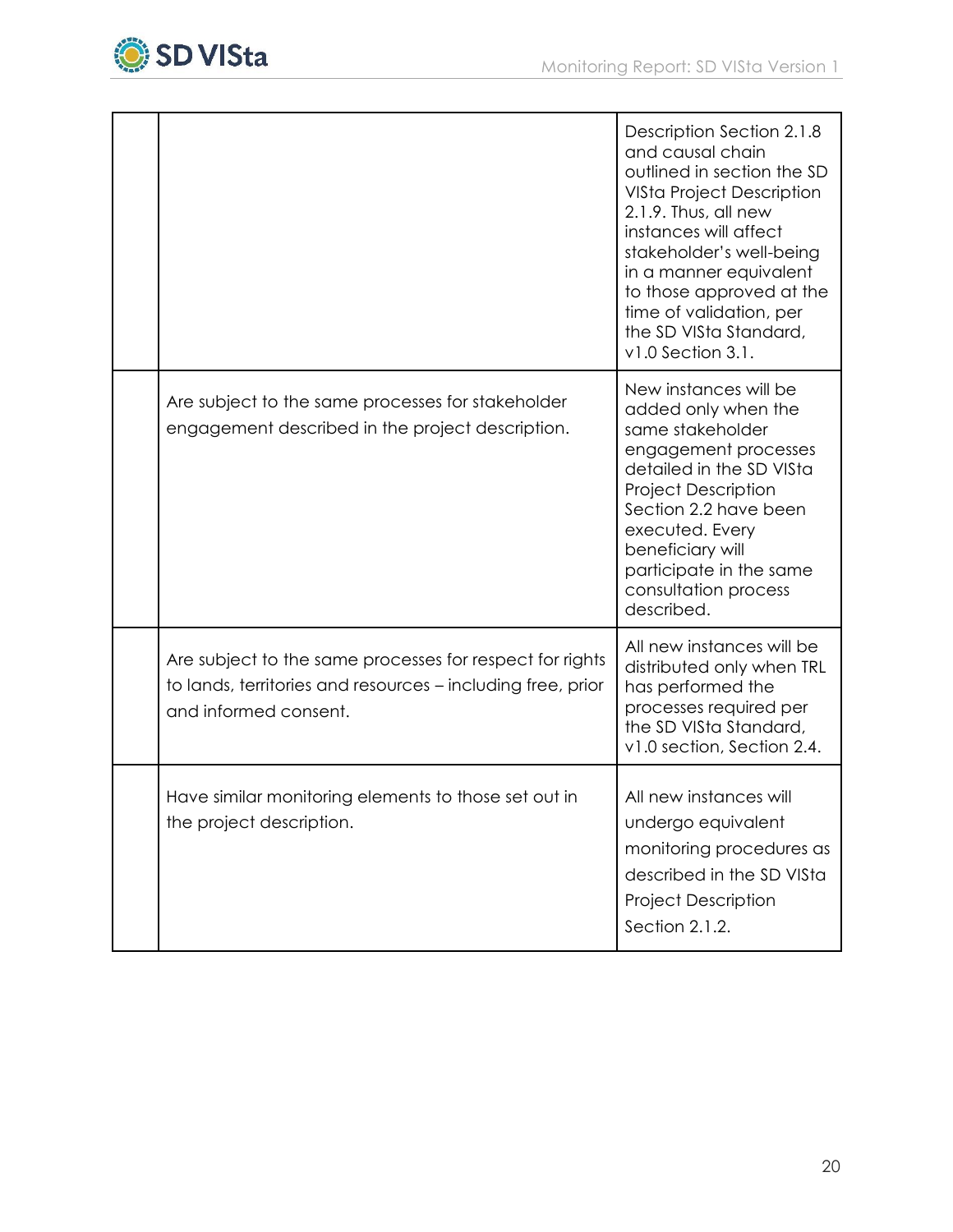

# <span id="page-22-0"></span>3 BENEFITS FOR PEOPLE AND PROSPERITY

# <span id="page-22-1"></span>3.1 Impacts on Stakeholders

| $Im$ pact #1                                      | Access to ONILICS                                                                                                                                                                                                                                                            |
|---------------------------------------------------|------------------------------------------------------------------------------------------------------------------------------------------------------------------------------------------------------------------------------------------------------------------------------|
| <b>Type of Impact</b>                             | Positive, actual, direct                                                                                                                                                                                                                                                     |
| <b>Affected</b><br><b>Stakeholder</b><br>Group(s) | Beneficiaries, beneficiaries' families                                                                                                                                                                                                                                       |
| <b>Resulting Change</b><br>in Well-being          | Less reliance on wood fuel to meet equivalent thermal<br>energy needs for cooking purposes, freeing up time/money<br>for other economic activities (see impact #3), health<br>benefits from reduced smoke in home (see impact #2),<br>traditional tortilla making preserved. |

| Impact #2                                         | Improved health outcomes                                                                                                                                                                                                                                                                                                                                                               |
|---------------------------------------------------|----------------------------------------------------------------------------------------------------------------------------------------------------------------------------------------------------------------------------------------------------------------------------------------------------------------------------------------------------------------------------------------|
| <b>Type of Impact</b>                             | positive, predicted, direct                                                                                                                                                                                                                                                                                                                                                            |
| <b>Affected</b><br><b>Stakeholder</b><br>Group(s) | beneficiaries, beneficiaries' families,                                                                                                                                                                                                                                                                                                                                                |
| <b>Resulting Change</b><br>in Well-being          | Lower risk of developing COPD, less instance of acute lower<br>respiratory illness, improved overall respiratory health. Lower<br>risk of burns. Lower risk of deaths of children under five from<br>falling into open cooking fires. Lower risk of neonatal deaths<br>resulting from dangerous levels of exposure HAP for<br>pregnant women. Increased access to safe drinking water. |

**Impact #3** Improved Economic outcomes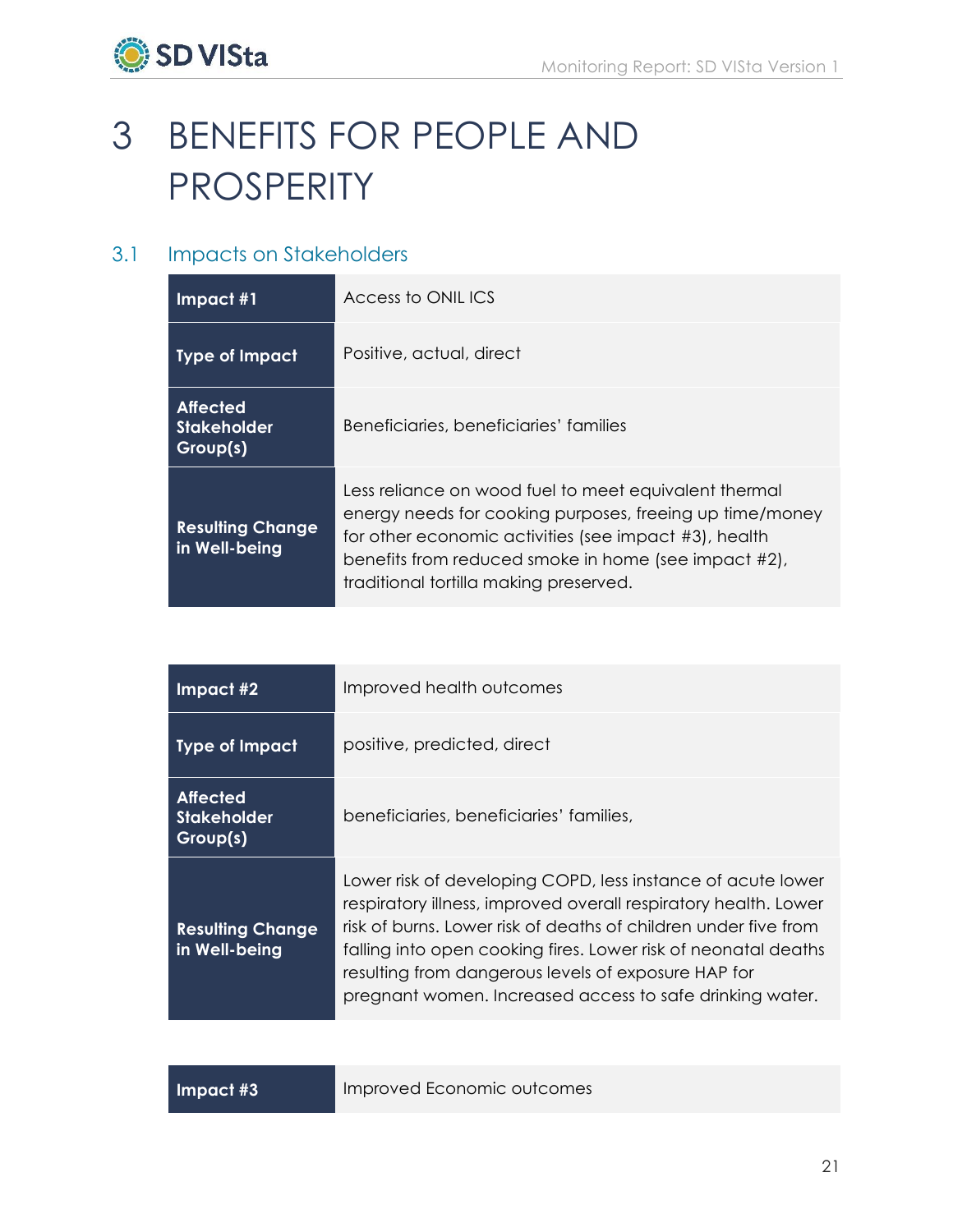

| <b>Type of Impact</b>                             | Positive, predicted, direct                                                                                                                                                                                                                                                                                                                                     |
|---------------------------------------------------|-----------------------------------------------------------------------------------------------------------------------------------------------------------------------------------------------------------------------------------------------------------------------------------------------------------------------------------------------------------------|
| <b>Affected</b><br><b>Stakeholder</b><br>Group(s) | Beneficiaries, beneficiaries' families                                                                                                                                                                                                                                                                                                                          |
| <b>Resulting Change</b><br>in Well-being          | Money saved for families that regularly purchase their wood<br>fuel, time saved for other economic activities for families<br>that collect their wood. Money saved on energy bills, made<br>possible by transitioning from incandescent light bulbs to<br>LEDs. Financial savings encouraged and made possible by<br>increased access to TRL's savings program. |

## <span id="page-23-0"></span>3.2 Stakeholder Impact Monitoring

- By replacing inefficient open cooking fires with 78 ONIL stoves and performing energy efficiency improvements in 66 existing biomass cookstoves. **Monitored by: TAS completed the corresponding questionnaire. Data uploaded to cloud based server.**
- 3 incandescent light bulbs replaced with LEDs. **Monitored by: Direct reporting from TAS. To be monitored via digital survey platform during next monitoring period.**
- 4544.48 USD achieved in savings on firewood, made possible by access to ONIL stove technology. 2459 days saved in time that would otherwise be used to collect wood, made possible by access to ONIL stove technology. **Monitored by: TAS administered digital surveys that collected data on whether clients collected or purchased firewood. Values calculated by Program Development Team using average firewood prices and estimated savings in time.**
- 18 additional British Berkefeld water filters were installed. **Monitored by: Direct reporting from TAS. To be monitored via digital survey platform during next monitoring period.**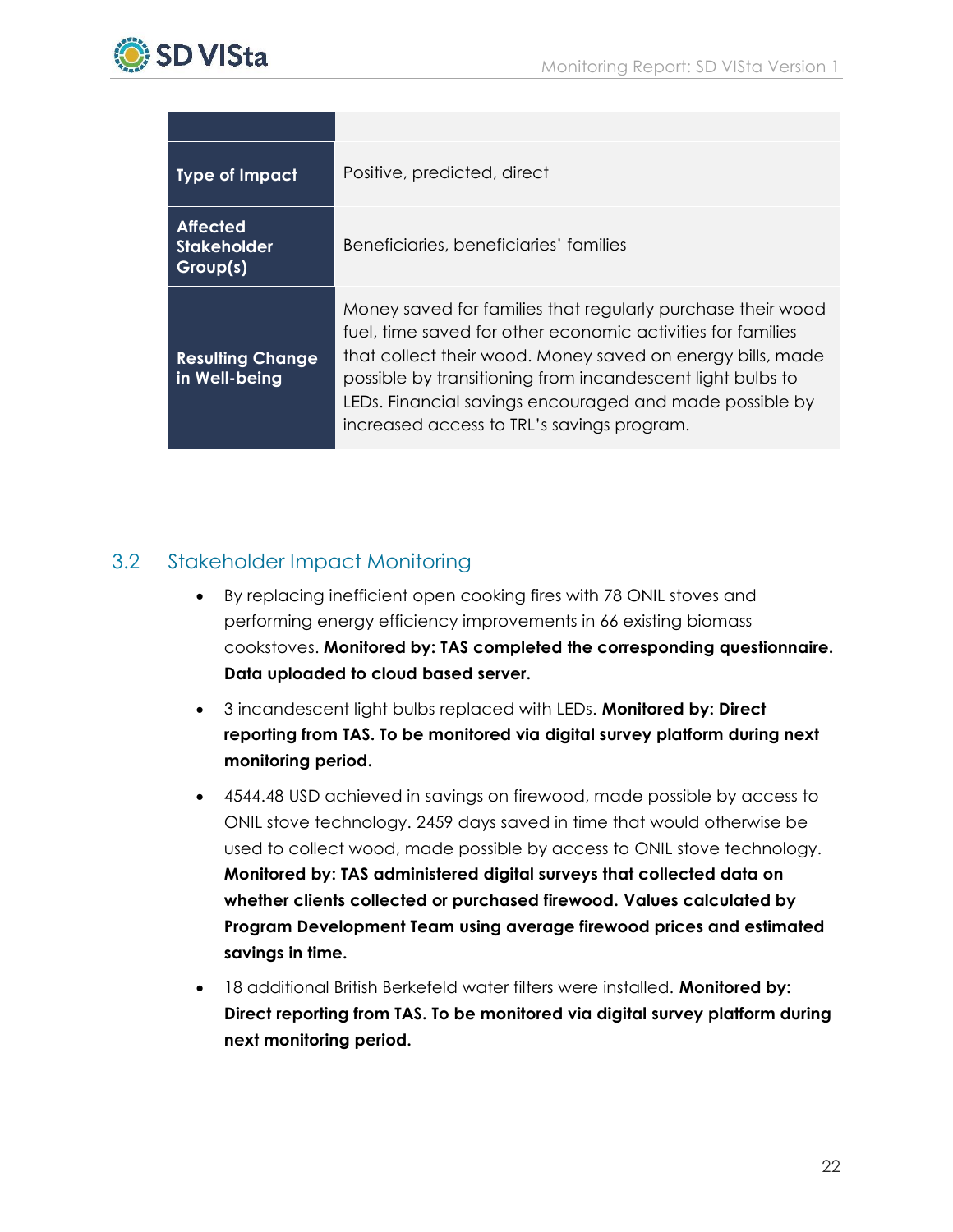

<span id="page-24-1"></span> 12 beneficiaries enrolled in TRL's savings program. **Monitored by: Direct reporting from TAS. To be monitored via digital survey platform during next monitoring period.**

## <span id="page-24-0"></span>3.3 Net Positive Stakeholder Well-being Impacts

| $Im$ pact #1                                      | 78 additional families with access to ONILICS                                                                                                                                                                                                                                |
|---------------------------------------------------|------------------------------------------------------------------------------------------------------------------------------------------------------------------------------------------------------------------------------------------------------------------------------|
| Type of Impact                                    | Positive, actual, direct                                                                                                                                                                                                                                                     |
| <b>Affected</b><br><b>Stakeholder</b><br>Group(s) | Beneficiaries, beneficiaries' families                                                                                                                                                                                                                                       |
| <b>Resulting Change</b><br>in Well-being          | Less reliance on wood fuel to meet equivalent thermal<br>energy needs for cooking purposes, freeing up time/money<br>for other economic activities (see impact #3), health<br>benefits from reduced smoke in home (see impact #2),<br>traditional tortilla making preserved. |

| $Im$ pact #2                                      | 78 additional homes with 99% less HAP and thus a lower<br>likelihood of experiencing negative health outcomes<br>associated with indoor open cooking fires. 18 additional<br>British Berkefeld water filters providing access to safe<br>drinking water.            |
|---------------------------------------------------|---------------------------------------------------------------------------------------------------------------------------------------------------------------------------------------------------------------------------------------------------------------------|
| <b>Type of Impact</b>                             | positive, actual, direct                                                                                                                                                                                                                                            |
| <b>Affected</b><br><b>Stakeholder</b><br>Group(s) | beneficiaries, beneficiaries' families,                                                                                                                                                                                                                             |
| <b>Resulting Change</b><br>in Well-being          | Lower risk of developing COPD, less instance of acute lower<br>respiratory illness, improved overall respiratory health. Lower<br>risk of burns. Lower risk of deaths of children under five from<br>falling into open cooking fires. Lower risk of neonatal deaths |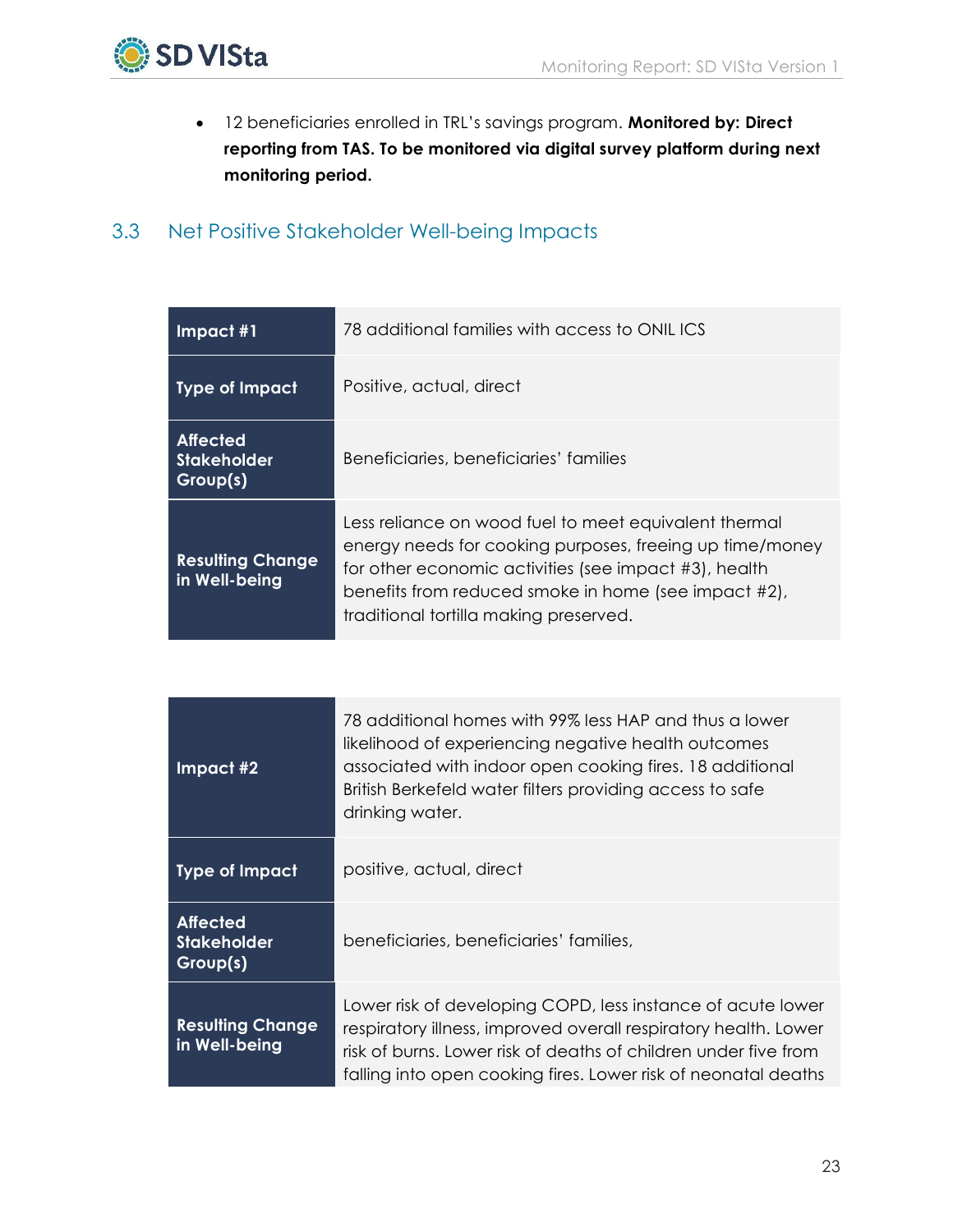

|                                                   | resulting from dangerous levels of exposure HAP for<br>pregnant women. Increased access to safe drinking water.                                                                                                                                                                                                                                                                                                                                                     |
|---------------------------------------------------|---------------------------------------------------------------------------------------------------------------------------------------------------------------------------------------------------------------------------------------------------------------------------------------------------------------------------------------------------------------------------------------------------------------------------------------------------------------------|
|                                                   |                                                                                                                                                                                                                                                                                                                                                                                                                                                                     |
| Impact #3                                         | Improved Economic outcomes among 78 families.<br>Combined total of 4544.48 USD achieved in savings on<br>firewood, and 2459 days saved in time that would otherwise<br>be used to collect wood, made possible by access to ONIL<br>stove technology. Savings in energy bills made possible for 3<br>households that received LEDs to replace incandescent<br>light bulbs. Financial savings encouraged among 12<br>beneficiaries enrolled in TRL's savings program. |
| <b>Type of Impact</b>                             | Positive, actual, direct                                                                                                                                                                                                                                                                                                                                                                                                                                            |
| <b>Affected</b><br><b>Stakeholder</b><br>Group(s) | Beneficiaries, beneficiaries' families                                                                                                                                                                                                                                                                                                                                                                                                                              |
| <b>Resulting Change</b><br>in Well-being          | Money saved for families that regularly purchase their wood<br>fuel, time saved for other economic activities for families<br>that collect their wood. Money saved on energy bills, made<br>possible by transitioning from incandescent light bulbs to<br>LEDs. Financial savings encouraged and made possible by<br>increased access to TRL's savings program.                                                                                                     |

# 4 BENEFITS FOR THE PLANET

# <span id="page-25-0"></span>4.1 Impacts on Natural Capital and Ecosystem Services

This section is not applicable according to the Sustainable Development Verified Impact Standard, v.1.0 section 3.2 "Impacts on the Planet."

# <span id="page-25-1"></span>4.2 Natural Capital and Ecosystem Services Impact Monitoring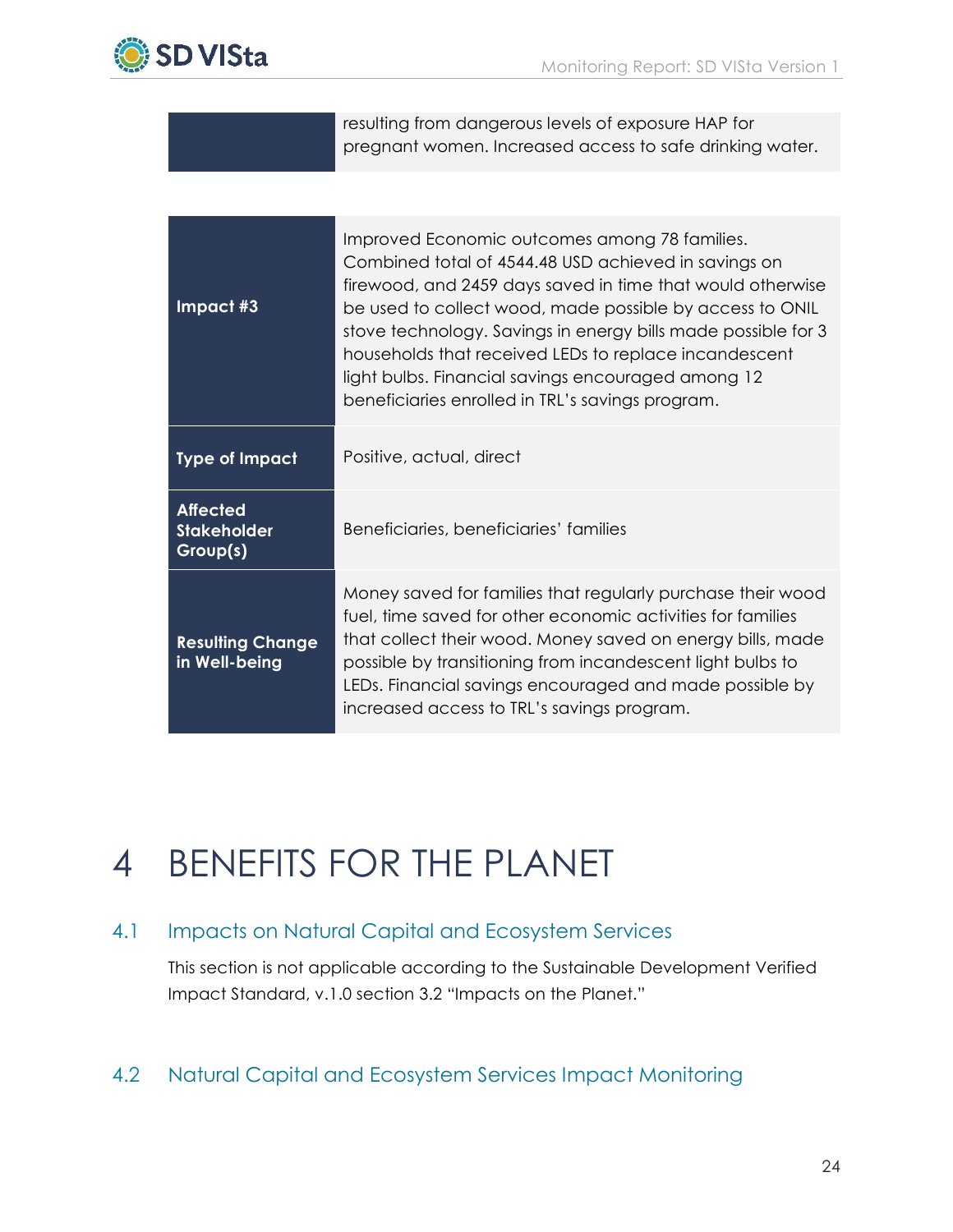

<span id="page-26-0"></span>This section is not applicable according to the Sustainable Development Verified Impact Standard, v.1.0 section 3.2 "Impacts on the Planet."

## 4.3 Net Positive Natural Capital and Ecosystem Services Impacts

By replacing open cooking fires with ICS technology and performing energy efficiency improvements in existing biomass-fired cookstoves, the project reduces energy demand in the form of wood fuel use, thus generating net GHG reductions. Together, the two project activities generated an estimated 641.418 tCO2e GHG emission reductions during the monitoring period.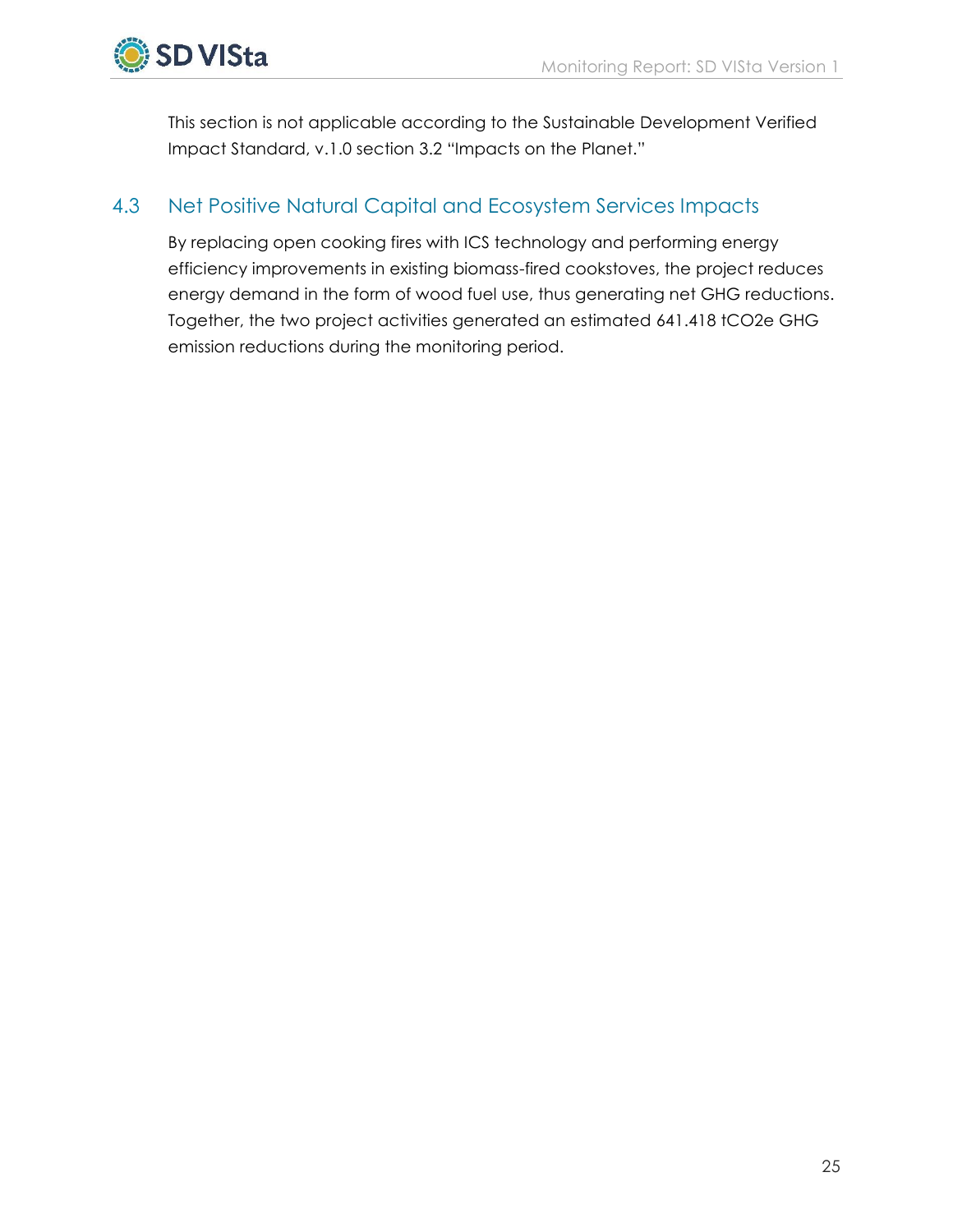

# <span id="page-27-0"></span>5 OPTIONAL: CLIMATE MODULE

## <span id="page-27-1"></span>5.1 Monitoring

## 5.1.1 Results of Monitoring

See VCS Monitoring Report for the first monitoring period, Section 3.

#### 5.1.2 Monitoring Plan

See VCS Monitoring Report for the first monitoring period, Section 3.

## <span id="page-27-2"></span>5.1.3 Dissemination of Monitoring Plans and Results

In addition to an enhancing focus on verbal communication among staff and local community members on the content and findings of project documentation, TRL will include the direct links to the VCS Monitoring Report monitoring report on our website once made public.

## 5.2 Net Emission Reductions and Removals

#### 5.2.1 Baseline Emissions

"Not applicable. Project is applying the "deemed estimates" approach."

## 5.2.2 Project Emissions

See VCS Monitoring Report for the first monitoring period, Section 4.

## 5.2.3 Leakage

 $\overline{a}$ 

The project uses a net gross adjustment factor of 95% to account for leakage.<sup>3</sup>

## 5.2.4 Net GHG Emission Reductions and Removals

The TRL ICS Project replaces traditional open cooking fires with energy efficient ONIL stoves and performs energy efficiency improvements in existing ONIL stoves. By driving down energy demand in the form of wood fuel use, the TRL ICS Project generates net GHG emission reductions and/or removals, as measured in tCO2e. The project uses the CDM AMS-II.G. Small-scale Methodology: Energy efficiency

<sup>3</sup> Per section 5.4 paragraph 34 of CDM AMS-II.G. Small-scale Methodology: Energy efficiency measures in thermal applications of non-renewable biomass, Version 10.0.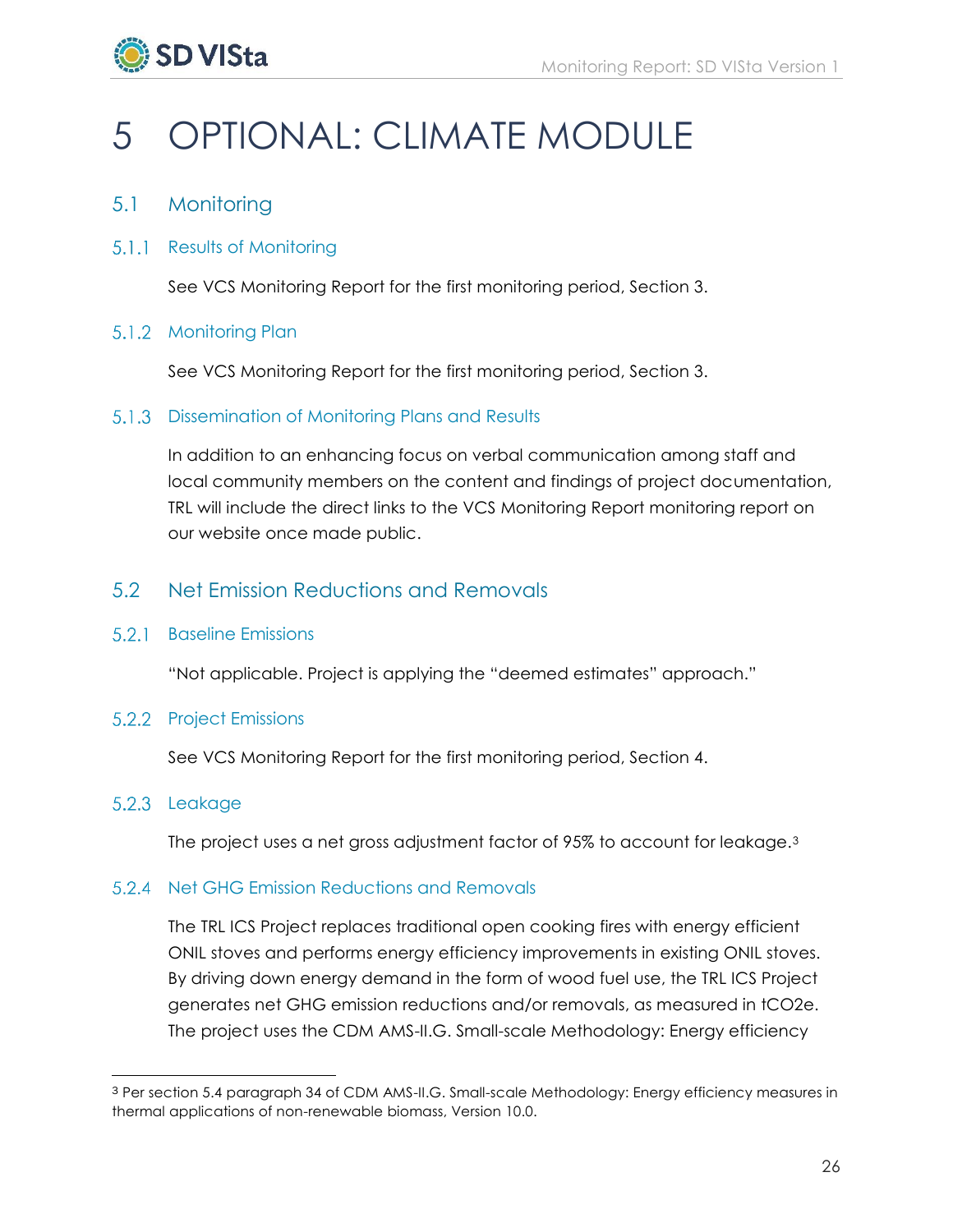

measures in thermal applications of non-renewable biomass, Version 10.0, Sectoral scope(s): 03, which includes the introduction of high-efficiency biomass-fired project devices to replace the existing devices and/or energy efficiency improvements in existing biomass fired cookstoves or ovens or dryers to quantify Net GHG Emission Reductions and Removals. Project activities one and two will generate approximately 641.418 tCO<sub>2</sub>E of emission reductions. See VCS Monitoring Report for the first monitoring period Section 4 for calculations.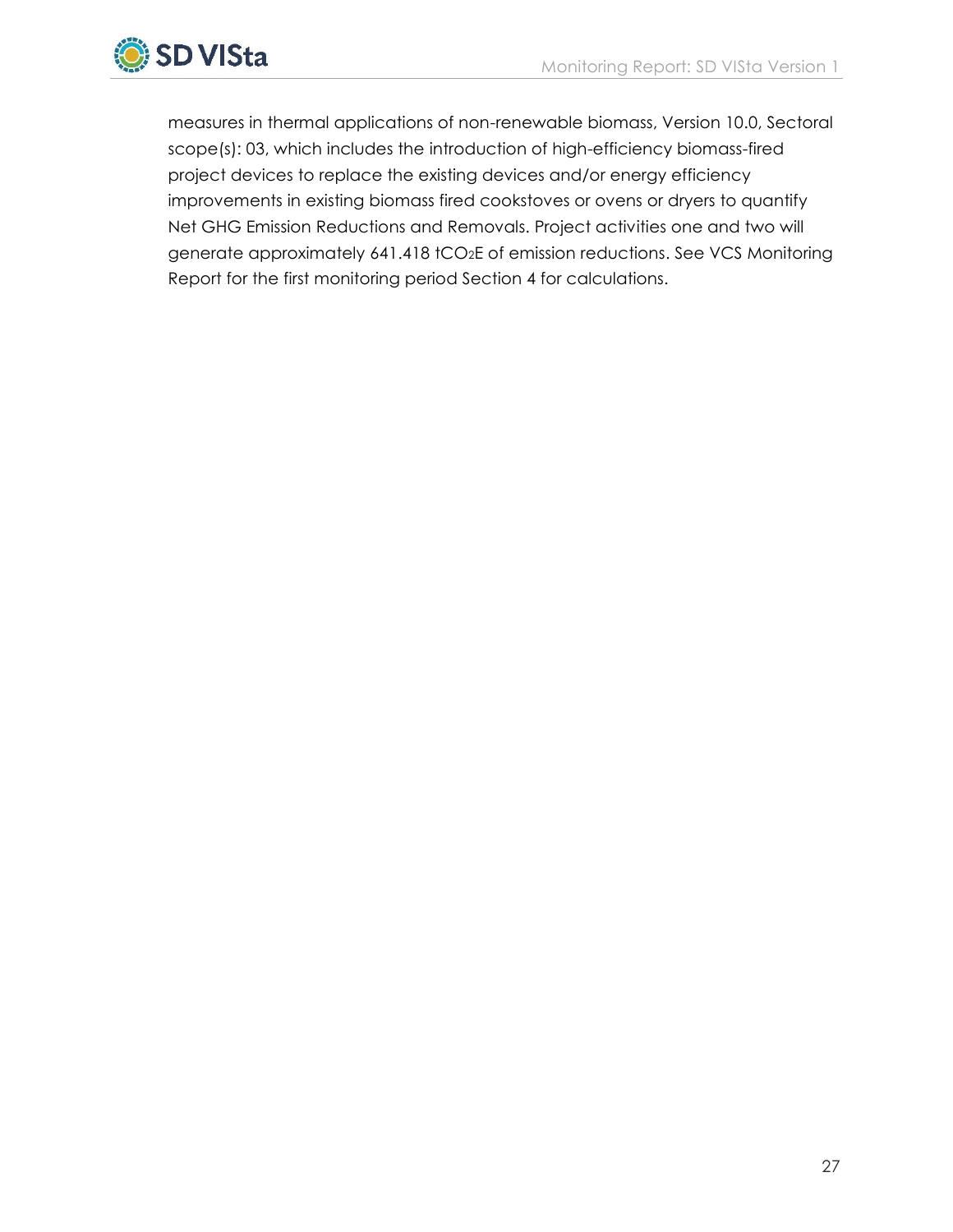

# <span id="page-29-0"></span>6 OPTIONAL: SD VISTA ASSETS

## <span id="page-29-1"></span>6.1 SD VISta Asset

At this time in project development Tuik Ruch Lew/Helping the Earth (TRL) is not generating or claiming a Sustainable Development Verified Impact Standard (SD VISta) Asset.

## 6.1.1 Title and Reference of Methodology

At this time in project development Tuik Ruch Lew/Helping the Earth (TRL) is not generating or claiming a Sustainable Development Verified Impact Standard (SD VISta) Asset.

## 6.1.2 Methodology Deviations

At this time in project development Tuik Ruch Lew/Helping the Earth (TRL) is not generating or claiming a Sustainable Development Verified Impact Standard (SD VISta) Asset.

## Data and Parameters Available at Validation

At this time in project development Tuik Ruch Lew/Helping the Earth (TRL) is not generating or claiming a Sustainable Development Verified Impact Standard (SD VISta) Asset.

## 6.1.4 Data and Parameters Monitored

At this time in project development Tuik Ruch Lew/Helping the Earth (TRL) is not generating or claiming a Sustainable Development Verified Impact Standard (SD VISta) Asset.

## 6.1.5 Monitoring Plan

At this time in project development Tuik Ruch Lew/Helping the Earth (TRL) is not generating or claiming a Sustainable Development Verified Impact Standard (SD VISta) Asset.

## 6.1.6 Net Benefit Quantification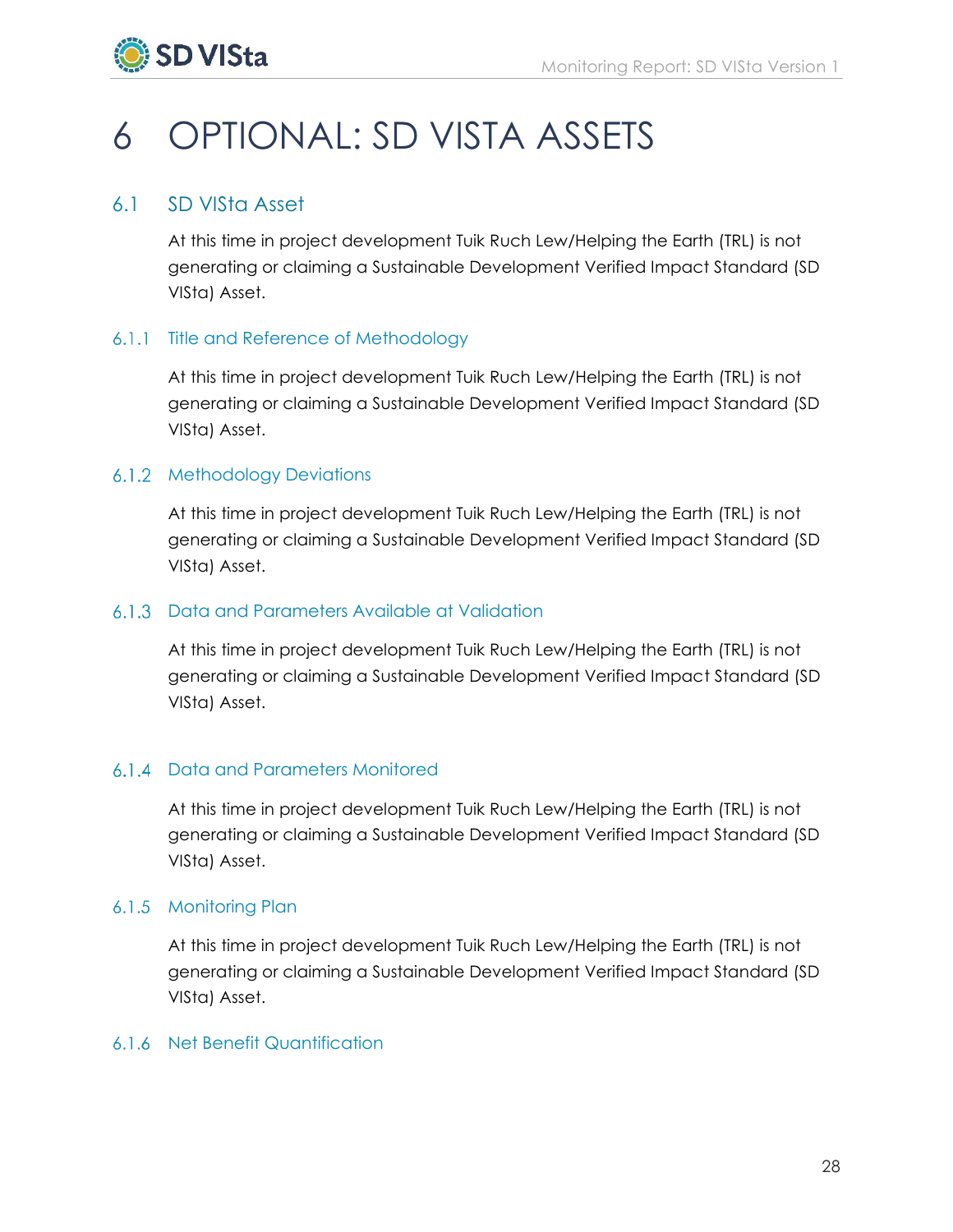At this time in project development Tuik Ruch Lew/Helping the Earth (TRL) is not generating or claiming a Sustainable Development Verified Impact Standard (SD VISta) Asset.

## <span id="page-30-0"></span>6.2 Assets from Other Programs

At this time in project development Tuik Ruch Lew/Helping the Earth (TRL) is not generating or claiming a Sustainable Development Verified Impact Standard (SD VISta) Asset.

## 6.2.1 Participation under Other Programs

At this time in project development Tuik Ruch Lew/Helping the Earth (TRL) is not generating or claiming a Sustainable Development Verified Impact Standard (SD VISta) Asset.

## 6.2.2 Projects Rejected by Other GHG Programs

At this time in project development Tuik Ruch Lew/Helping the Earth (TRL) has not sought accreditation under any other social or environmental accounting/crediting programs.